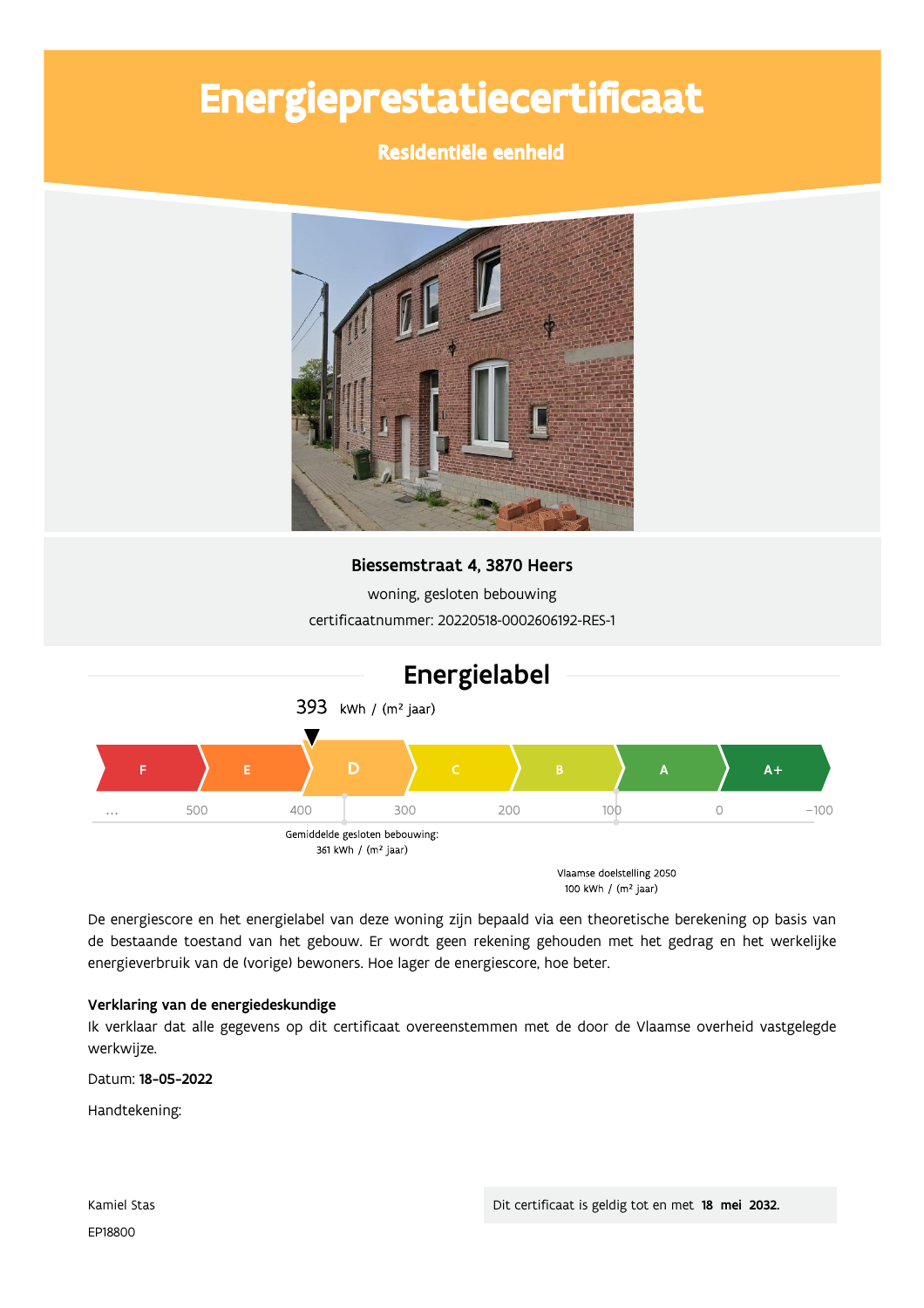## Huidige staat van de woning

Om met uw woning te voldoen aan de energiedoelstelling, zijn er twee mogelijke pistes:

**OF** 

#### $(1)$ Inzetten op isolatie en verwarming

U isoleert elk deel van uw woning tot de doelstelling én voorziet  $\mathbf{u}$ een energie-efficiënte verwarmingsinstallatie (warmtepomp, condenserende ketel. (micro-)WKK. efficiënt warmtenet  $\bigcap_{ }$ decentrale toestellen met een totaal maximaal vermogen van 15 W/m<sup>2</sup>).

 $2^{\circ}$ Energielabel van de woning

> U behaalt een energielabel A voor uw woning(= energiescore van maximaal 100 kWh/(m<sup>2</sup> jaar)). U kiest op welke manier u dat doet: isoleren, efficiënt efficiënt ventileren, verwarmen, zonne-energie, hernieuwbare energie ...



Aanwezig



Ventilatie

Geen systeem aanwezig

Koeling en zomercomfort Kans op oververhitting Koeling aanwezig



Luchtdichtheid Niet bekend



Zonne-energie

Geen zonneboiler of zonnepanelen aanwezig

De U-waarde beschrijft de isolatiewaarde van daken, muren, vloeren, vensters ... Hoe lager de U-waarde, hoe beter het constructiedeel isoleert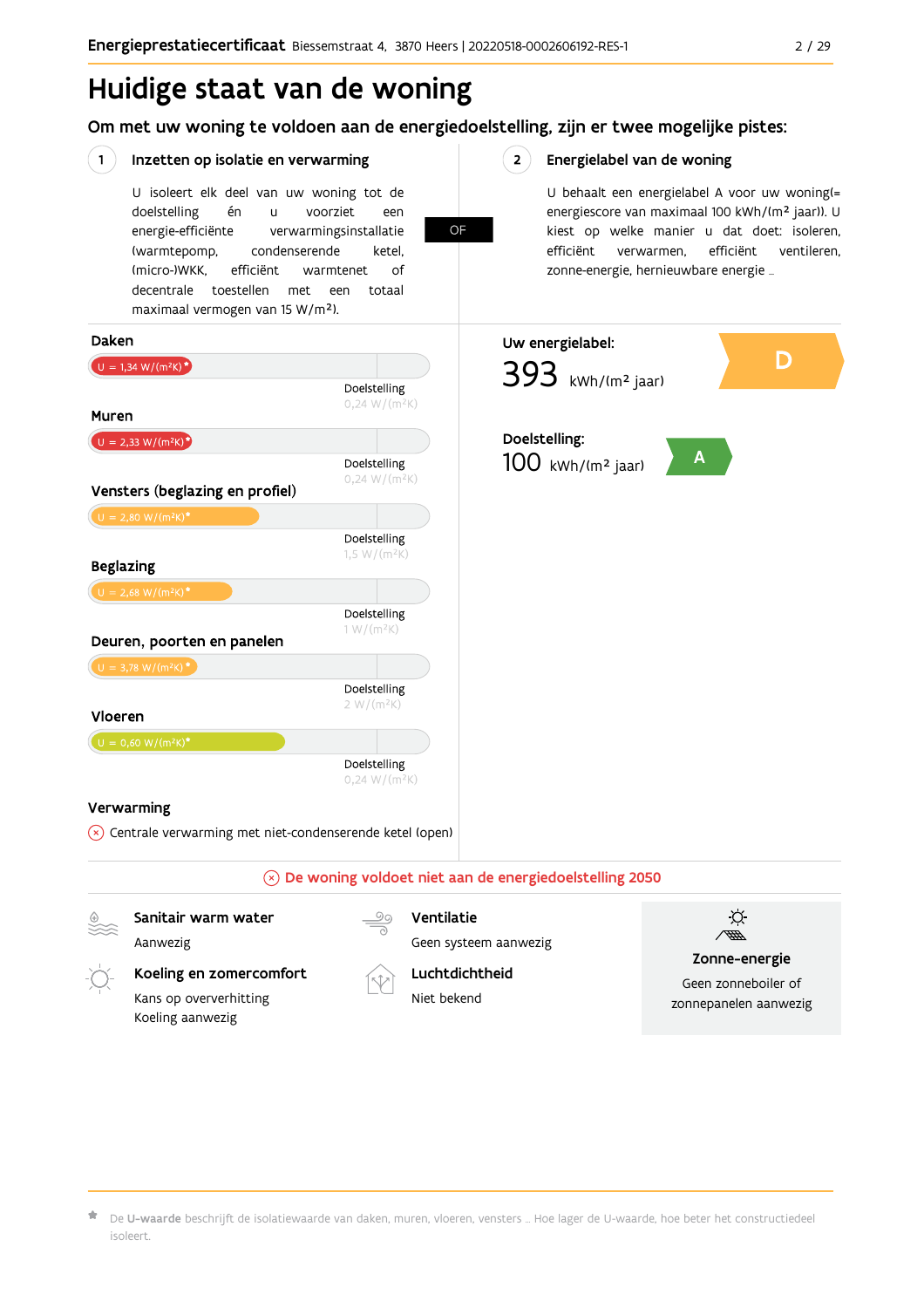## Overzicht aanbevelingen

In deze tabel vindt u aanbevelingen om uw woning energiezuiniger te maken. De aanbevelingen zijn gebaseerd op piste 1. Kunt u ze niet allemaal uitvoeren, dan helpen ze u ook om via piste 2 de doelstelling te halen. Vraag advies aan een specialist voordat u met de renovatiewerken start.

De volgorde in deze tabel is automatisch bepaald en is niet noodzakelijk de juiste volgorde om aan de slag te gaan. Het is louter een eerste indicatie op basis van de energieprestatie.



De prijsindicaties zijn automatisch berekend en kunnen door de energiedeskundige niet aangepast worden. De prijzen zijn bedoeld als indicatie van de gemiddelde marktprijs voor een bepaald type werk. Voor een concrete kostenraming moet u altijd beroep doen op een aannemer of architect. Meer informatie over wat wel en niet inbegrepen is vindt u op pagina 26.

| <b>HUIDIGE SITUATIE</b>                                                                                                                                                      | <b>AANBEVELING</b>                                                                                                                                                                                                                                                                                                                                                                                               | <b>GEMIDDELDE</b><br>PRIJSINDICATIE <sup>*</sup>                                             |
|------------------------------------------------------------------------------------------------------------------------------------------------------------------------------|------------------------------------------------------------------------------------------------------------------------------------------------------------------------------------------------------------------------------------------------------------------------------------------------------------------------------------------------------------------------------------------------------------------|----------------------------------------------------------------------------------------------|
| Plat dak<br>30 m <sup>2</sup> van het platte dak is vermoedelijk niet Plaats isolatie boven op het platte dak.<br>geïsoleerd.                                                |                                                                                                                                                                                                                                                                                                                                                                                                                  | € 5 500                                                                                      |
| Muur<br>56 m <sup>2</sup> van de muren is vermoedelijk niet<br>geïsoleerd.                                                                                                   | Plaats isolatie aan de binnenkant van de<br>muur<br>of plaats isolatie aan de buitenkant van de € 23 500 <sup>*</sup><br>muur.                                                                                                                                                                                                                                                                                   | € 15 000                                                                                     |
| Vloer boven kelder of buiten<br>17,7 m <sup>2</sup> van de vloer is vermoedelijk niet<br>geïsoleerd.                                                                         | Plaats isolatie.                                                                                                                                                                                                                                                                                                                                                                                                 | € 1 000                                                                                      |
| <b>Vensters</b><br>18,4 m <sup>2</sup> van de vensters heeft dubbele<br>beglazing. Dat is weinig energiezuinig. Ook<br>de raamprofielen zijn thermisch weinig<br>performant. | Vervang de vensters door nieuwe vensters € 15 000 <sup>*</sup><br>met hoogrendementsbeglazing en<br>energieperformante raamprofielen.                                                                                                                                                                                                                                                                            |                                                                                              |
| Deuren en poorten<br>3,8 m <sup>2</sup> van de deuren of poorten is<br>onvoldoende geïsoleerd.                                                                               | Vervang de weinig energiezuinige deuren<br>of poorten door een energiezuinig<br>alternatief met sterk isolerende profielen.                                                                                                                                                                                                                                                                                      | € 6 500                                                                                      |
| Verwarming<br>100% van de woning wordt verwarmd met<br>een niet-condenserende ketel.                                                                                         | Vervang deze inefficiënte opwekker(s) door € 10 000 <sup>*</sup><br>een lucht/water of bodem/water<br>warmtepomp<br>of door een condenserende ketel.<br>Een condenserende ketel heeft een iets slechter rendement.<br>Gemiddeld gezien zal uw energiescore met een<br>condenserende ketel, na uitvoering van alle aanbevelingen,<br>een 20-tal kWh/(m <sup>2</sup> jaar) hoger liggen dan met een<br>warmtepomp. | $/$ € 21 500 <sup><math>\star</math></sup><br>$\epsilon$ 6 000 <sup><math>\star</math></sup> |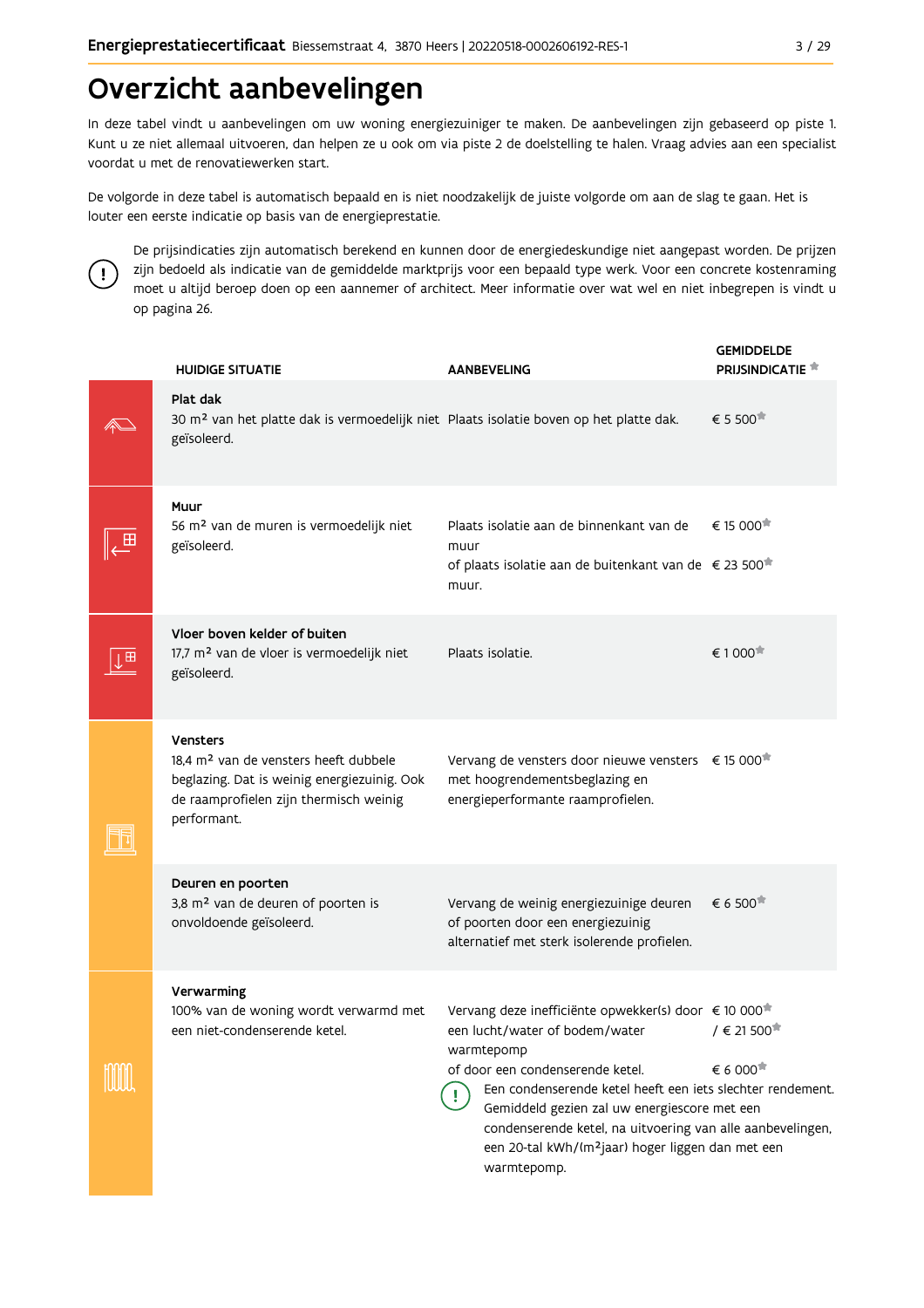#### Energieprestatiecertificaat Biessemstraat 4, 3870 Heers | 20220518-0002606192-RES-1

|  | <b>Zonneboiler</b><br>Er is geen zonneboiler aanwezig.                                                                                                                                                                                                                                                              | Volgens de zonnekaart is het dak geschikt<br>voor 4,8 m <sup>2</sup> zonnecollectoren. Overweeg<br>de plaatsing van een zonneboiler.      | € 5 000 |
|--|---------------------------------------------------------------------------------------------------------------------------------------------------------------------------------------------------------------------------------------------------------------------------------------------------------------------|-------------------------------------------------------------------------------------------------------------------------------------------|---------|
|  | Zonnepanelen<br>Er zijn geen zonnepanelen aanwezig.                                                                                                                                                                                                                                                                 | Volgens de zonnekaart is het dak geschikt<br>voor 20 m <sup>2</sup> zonnepanelen. Overweeg de<br>plaatsing van zonnepanelen.              | €4500   |
|  | <b>Hellend dak</b><br>60 m <sup>2</sup> van het hellende dak is redelijk goed<br>geïsoleerd, maar voldoet nog niet aan de<br>energiedoelstelling.                                                                                                                                                                   | Overweeg bij een grondige renovatie<br>bijkomende isolatie aan de binnenkant<br>of aan de buitenkant van het hellende dak<br>te plaatsen. |         |
|  | Plafond<br>14,7 m <sup>2</sup> van het plafond is redelijk goed<br>geïsoleerd, maar voldoet nog niet aan de<br>energiedoelstelling.                                                                                                                                                                                 | Overweeg bij een grondige renovatie<br>bijkomende isolatie in, onder<br>of boven op het plafond te plaatsen.                              |         |
|  | Dakvensters en koepels<br>1,4 m <sup>2</sup> van de dakvlakvensters of koepels<br>heeft hoogrendementsbeglazing (geplaatst<br>na 2000) met een verbeterde<br>energieprestatie, maar voldoet nog niet aan<br>de energiedoelstelling.                                                                                 | Als u de beglazing vervangt, zorg dan dat<br>deze voldoet aan de energiedoelstelling.                                                     |         |
|  | Vloer op volle grond<br>75 m <sup>2</sup> van de vloer op volle grond isoleert<br>vermoedelijk redelijk goed. Bij vloeren op<br>volle grond kunnen de warmteverliezen<br>redelijk beperkt zijn, zelfs als er maar weinig<br>isolatie aanwezig is. Deze vloer voldoet<br>echter nog niet aan de energiedoelstelling. | Overweeg bij een grondige renovatie om<br>isolatie in de vloer te plaatsen.                                                               |         |

· Energetisch helemaal niet in orde

• Energetisch niet in orde

• Zonne-energie

• Energetisch redelijk in orde

\* Als er verschillende gangbare uitvoeringsmethodes zijn, worden de prijzen hiervan gescheiden door een schuine streep. Meer detailinformatie vindt u vanaf pagina 26.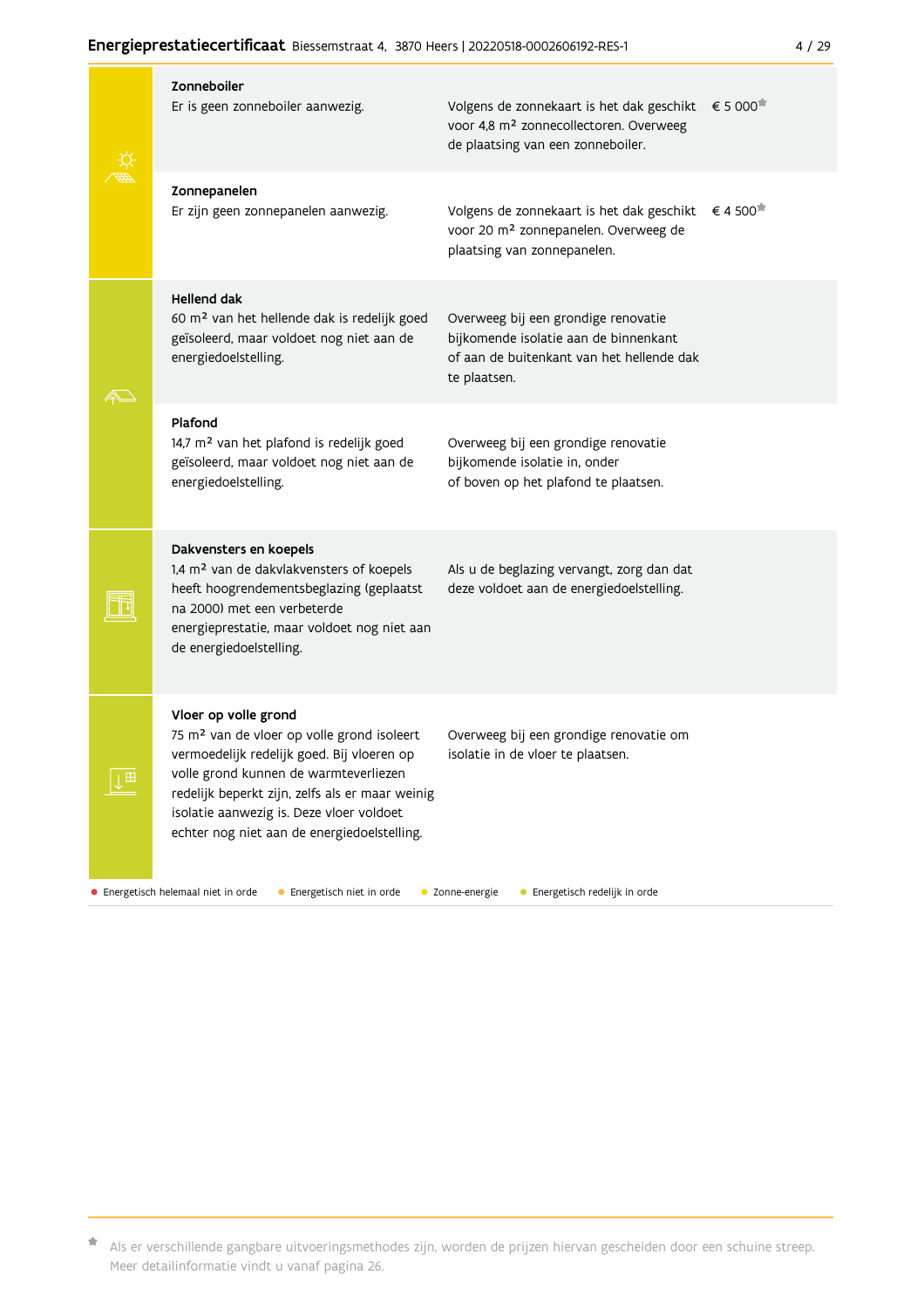#### Energielabel na uitvoering van de aanbevelingen

Als u beslist om uw woning stapsgewijs te renoveren in de hierboven gesuggereerde volgorde, geeft de onderstaande energieschaal een overzicht van waar uw woning zich na elke stap zal bevinden op de energieschaal. Verandert u de volgorde, dan verandert ook de impact van elke maatregel. Dat kan hier niet weergegeven worden.



#### Aandachtspunten

Hou rekening met de volgende aspecten als u uw woning energiezuinig en comfortabeler wilt maken.

Luchtdichtheid: De luchtdichtheid van uw woning is niet gemeten. Een goede luchtdichtheid is nodig om de warmte niet via spleten en kieren te laten ontsnappen. Let er bij de renovatie op dat de werken luchtdicht uitgevoerd worden. U kunt nadien de luchtdichtheid laten meten om eventueel overblijvende lekken op te sporen en uw energielabel mogelijk nog te verbeteren.



voldoende ventilatievoorzieningen. Een goede ventilatie is echter noodzakelijk om een gezond binnenklimaat te garanderen. Voorzie bij uw renovatie daarom in een ventilatiesysteem. Om energie te besparen, kunt u het best kiezen voor een systeem met vraagsturing of warmteterugwinning.



Koeling en zomercomfort: Uw woning heeft kans op oververhitting. Vermijd het gebruik van de aanwezige koelinstallatie, want die verbruikt veel energie. Overweeg buitenzonwering om de zon zoveel mogelijk buiten te houden tiidens de zomer.

Sanitair warm water: Uw woning beschikt niet over een zonneboiler. Overweeg de plaatsing van een zonneboiler of warmtepompboiler. Daarmee kunt u energie besparen.

#### Let op!

 $(\bot)$ 

 $\hat{N}$ 

De aanbevelingen, aandachtspunten en eventuele prijsindicaties op het energieprestatiecertificaat worden standaard gegenereerd op de wijze die de Vlaamse overheid heeft vastgelegd. Laat u bijstaan door een specialist om op basis van de aanbevelingen en aandachtspunten een concreet renovatieplan op te stellen. De energiedeskundige is niet aansprakelijk voor de eventuele schade die ontstaat bij het uitvoeren van de standaard gegenereerde aanbevelingen of aandachtspunten.

#### Meer informatie?

- Voor meer informatie over het energieprestatiecertificaat, gebruiksgedrag, woningkwaliteit ... kunt u terecht op www.energiesparen.be.
- Meer informatie over uw woning vindt u op uw persoonlijke woningpas. Surf naar woningpas.vlaanderen.be om uw woningpas te bekijken.
- Meer informatie over beter renoveren vindt u op www.energiesparen.be/ikbenoveer.

Gegevens energiedeskundige: Kamiel Stas 3800 Sint-Truiden **FP18800** 

#### **Premies**

Informatie over energiewinsten, subsidies of andere financiële voordelen vindt u op www.energiesparen.be.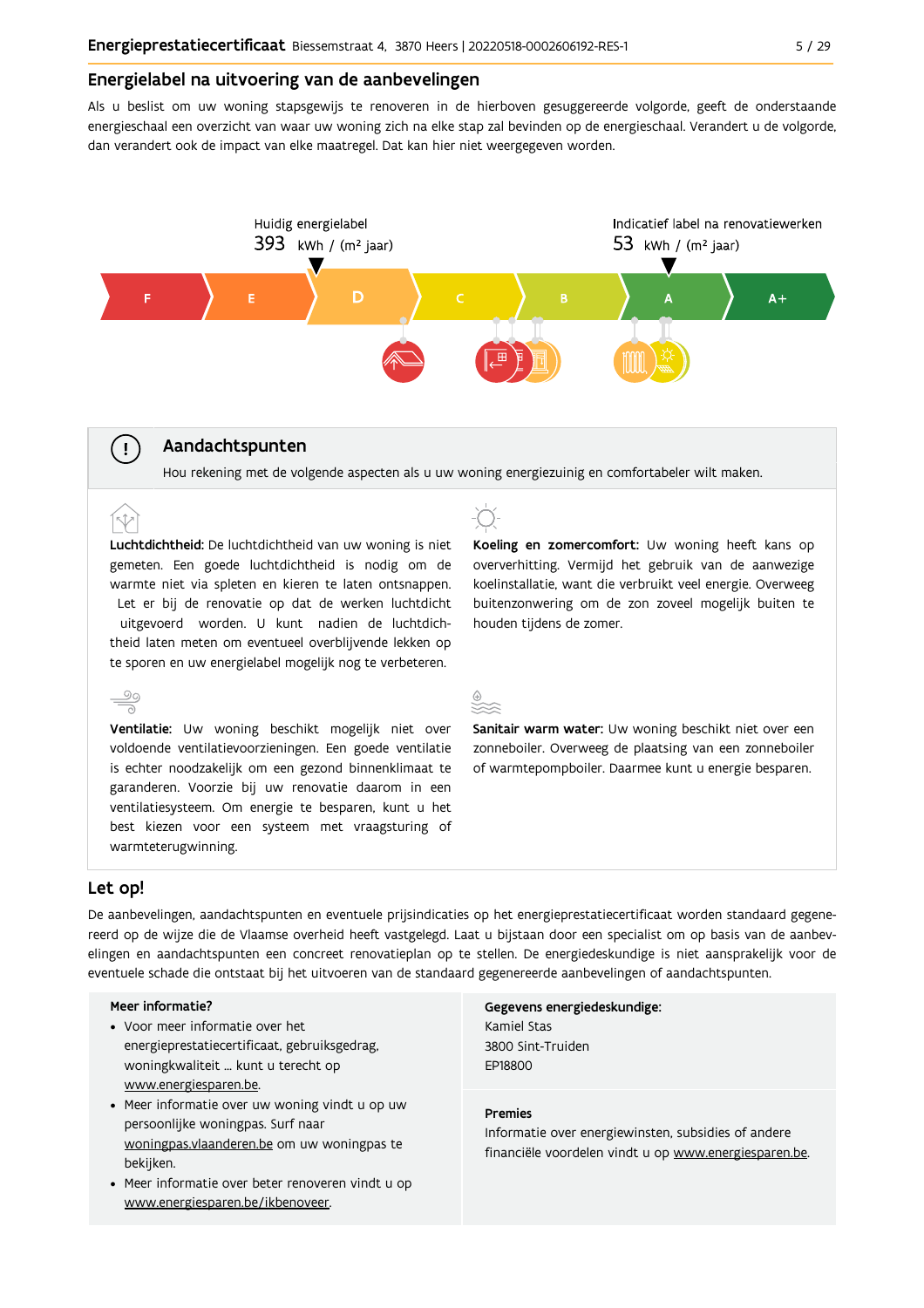## Energieprestatiecertificaat (EPC) in detail

Elk gebouw bestaat uit verschillende onderdelen die met elkaar verbonden zijn. Als u renoveert, kunt u het best al rekening houden met de werken die u later nog gaat uitvoeren.

Dit deel van het energieprestatiecertificaat gaat dieper in op de aanbevelingen van uw woning. Samen met uw architect of andere vakman kunt u op basis hiervan een renovatieplan opstellen.

#### Inhoudstafel

| Daken.                            | 8  |
|-----------------------------------|----|
| Vensters en deuren                | 11 |
| Muren                             | 14 |
| <b>Vloeren</b>                    | 17 |
| Ruimteverwarming                  | 19 |
| Installaties voor zonne-energie.  | 22 |
| Overige installaties              | 24 |
| Bewijsstukken gebruikt in dit EPC | 25 |
| Toelichting prijsindicaties       | 26 |
|                                   |    |

#### 10 goede redenen om nu al te BENOveren

BENOveren is BEter reNOveren dan gebruikelijk is, met hogere ambities op het vlak van energieprestaties, goed gepland en met deskundig advies, zodat ook latere renovatiestappen haalbaar blijven (zie ook www.energiesparen.be/ikbenoveer). Een geBENOveerde woning biedt veel voordelen:

- 1. Een lagere energiefactuur 2. Meer comfort 3. Een gezonder binnenklimaat 4. Esthetische meerwaarde 5. Financiële meerwaarde  $\sqrt{3}$ 6. Nodig voor ons klimaat  $\begin{picture}(150,10) \put(0,0){\line(1,0){10}} \put(15,0){\line(1,0){10}} \put(15,0){\line(1,0){10}} \put(15,0){\line(1,0){10}} \put(15,0){\line(1,0){10}} \put(15,0){\line(1,0){10}} \put(15,0){\line(1,0){10}} \put(15,0){\line(1,0){10}} \put(15,0){\line(1,0){10}} \put(15,0){\line(1,0){10}} \put(15,0){\line(1,0){10}} \put(15,0){\line($ 7. Uw woning is klaar voor uw oude dag 8. Minder onderhoud
	- 9. Vandaag al haalbaar
	- 10. De overheid betaalt mee

#### Renoveren of slopen: let op voor asbest!

Asbest is een schadelijke stof die nog regelmatig aanwezig is in gebouwen. In veel gevallen kunnen asbesttoepassingen op een eenvoudige en vooral veilige manier verwijderd worden. Deze werken en eventuele bijhorende kosten zijn niet inbegrepen in het EPC. Voor meer informatie over (het herkennen van) asbest en asbestverwijdering kunt u terecht op www.ovam.be.

#### Hoe wordt het EPC opgemaakt?

De eigenschappen van uw woning zijn door de energiedeskundige ingevoerd in software die door de Vlaamse overheid is opgelegd. De energiedeskundige mag zich alleen baseren op zijn vaststellingen tijdens het plaatsbezoek en op bewijsstukken die voldoen aan de voorwaarden die de Vlaamse overheid heeft opgelegd. Op basis van de invoergegevens berekent de software het energielabel en genereert automatisch aanbevelingen en eventueel ook prijsindicaties. Bij onbekende invoergegevens gaat de software uit van veronderstellingen, onder meer op basis van het (ver)bouw- of fabricagejaar. Om zeker te zijn van de werkelijke samenstelling van uw muur, dak of vloer kunt u ervoor kiezen om verder (destructief) onderzoek uit te voeren (losschroeven stopcontact, gaatje boren in een voeg, binnenafwerking tijdelijk verwijderen ...).

Voor meer informatie over de werkwijze, de bewijsstukken en de voorwaarden kunt u terecht op www.energiesparen.be.

De bewijsstukken die gebruikt zijn voor dit EPC, kan u terugvinden op pagina 25.

### **Energiedoelstelling 2050**

De energiedoelstelling van de Vlaamse Regering is om tegen 2050 alle woningen en appartementen in Vlaanderen minstens even energiezuinig te maken als een energetisch performante nieuwbouwwoning van 2017.

Ten tijde van de opmaak van dit EPC is het nog niet verplicht om aan die energiedoelstelling te voldoen. Denk echter vooruit! Hou nu al zo veel mogelijk rekening met die energiedoelstelling en streef zelfs naar beter.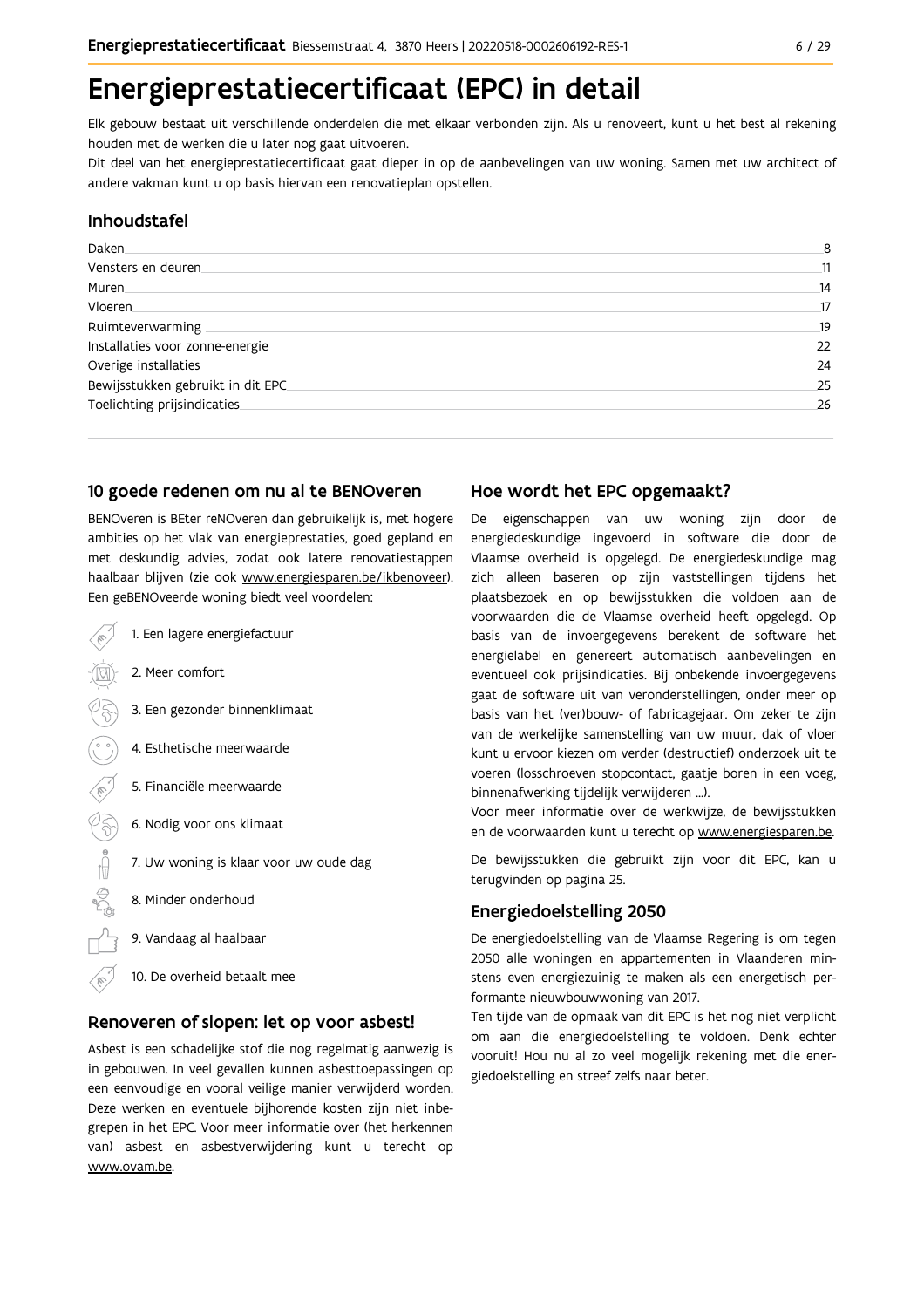### Algemene gegevens

| Gebouw id / Gebouweenheid id                                | 15094126 / 15094984    |
|-------------------------------------------------------------|------------------------|
| Datum plaatsbezoek                                          | 18/05/2022             |
| Referentiejaar bouw                                         | Onbekend               |
| Beschermd volume (m <sup>3</sup> )                          | 520                    |
| Ruimten niet opgenomen in het beschermd volume              | Kelder                 |
| Bruikbare vloeroppervlakte (m <sup>2</sup> )                | 195                    |
| Verliesoppervlakte (m <sup>2</sup> )                        | 277                    |
| Infiltratiedebiet (m <sup>3</sup> /(m <sup>2</sup> h))      | Onbekend               |
| Thermische massa                                            | Half zwaar/matig zwaar |
| Open haard(en) voor hout aanwezig                           | Neen                   |
| Niet-residentiële bestemming                                | Geen                   |
| Berekende energiescore (kWh/(m <sup>2</sup> jaar))          | 393                    |
| Karakteristiek jaarlijks primair energieverbruik (kWh/jaar) | 76.690                 |
| CO <sub>2</sub> -emissie (kg/jaar)                          | 15.407                 |
| Indicatief S-peil                                           | 103                    |
| Gemiddelde U-waarde gebouwschil (W/(m <sup>2</sup> K))      | 1,43                   |
| Gemiddeld installatierendement verwarming (%)               | 43                     |

### Verklarende woordenlijst

| beschermd volume                                    | Het volume van alle ruimten die men wenst te beschermen tegen warmteverlies naar<br>buiten, de grond en aangrenzende onverwarmde ruimten.                                                                                                                                 |
|-----------------------------------------------------|---------------------------------------------------------------------------------------------------------------------------------------------------------------------------------------------------------------------------------------------------------------------------|
| bruikbare vloeroppervlakte                          | De vloeroppervlakte binnen het beschermd volume die beloopbaar en toegankelijk is.                                                                                                                                                                                        |
| U-waarde                                            | De U-waarde beschrijft de isolatiewaarde van daken, muren, vensters  Hoe lager de<br>U-waarde, hoe beter de constructie isoleert.                                                                                                                                         |
| R-waarde                                            | De warmteweerstand van een materiaallaag. Hoe groter de R-waarde, hoe beter de<br>materiaallaag isoleert.                                                                                                                                                                 |
| lambdawaarde                                        | De warmtegeleidbaarheid van een materiaal. Hoe lager de lambdawaarde, hoe beter<br>het materiaal isoleert.                                                                                                                                                                |
| karakteristiek jaarlijks primair<br>energieverbruik | De berekende hoeveelheid primaire energie die gedurende één jaar nodig is voor de<br>verwarming, de aanmaak van sanitair warm water, de ventilatie en de koeling van een<br>woning. Eventuele bijdragen van zonneboilers en zonnepanelen worden in mindering<br>gebracht. |
| berekende energiescore                              | Een maat voor de totale energieprestatie van een woning. De berekende energiescore<br>is gelijk aan het karakteristiek jaarlijks primair energieverbuik, gedeeld door de<br>bruikbare vloeroppervlakte.                                                                   |
| S-peil                                              | Een maat voor de energieprestatie van de gebouwschil van een woning. Het S-peil<br>houdt rekening met de isolatie, de luchtdichtheid, de oriëntatie, de zonnewinsten en<br>de vormefficiëntie. Hoe lager het S-peil, hoe energie-efficiënter de gebouwschil.              |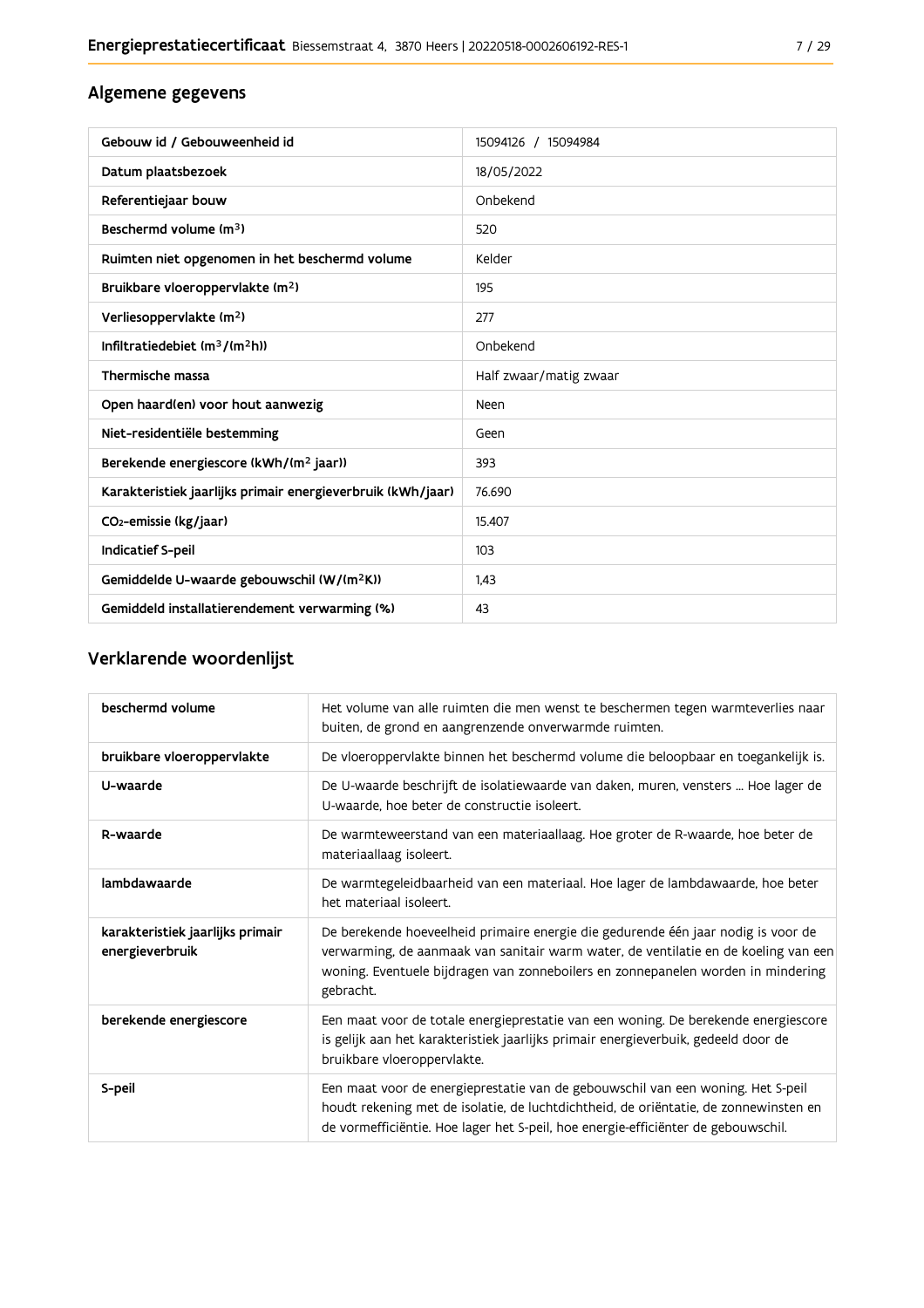## Daken

| Plat dak<br>30 m <sup>2</sup> van het platte dak is vermoedelijk niet Plaats isolatie boven op het platte dak.<br>geïsoleerd.              |                                                                                                                                           | € 5 500 <sup><math>\approx</math></sup> |
|--------------------------------------------------------------------------------------------------------------------------------------------|-------------------------------------------------------------------------------------------------------------------------------------------|-----------------------------------------|
| Hellend dak<br>60 m <sup>2</sup> van het hellende dak is redelijk goed<br>geïsoleerd, maar voldoet nog niet aan de<br>energiedoelstelling. | Overweeg bij een grondige renovatie<br>bijkomende isolatie aan de binnenkant<br>of aan de buitenkant van het hellende dak<br>te plaatsen. |                                         |
|                                                                                                                                            |                                                                                                                                           |                                         |

#### Plafond

14,7 m<sup>2</sup> van het plafond is redelijk goed geïsoleerd, maar voldoet nog niet aan de energiedoelstelling.

Overweeg bij een grondige renovatie bijkomende isolatie in, onder of boven op het plafond te plaatsen.

Bij de renovatie van uw dak kunt u het best streven naar een U-waarde van maximaal 0,24 W/(m<sup>2</sup>K). Dat komt overeen met een isolatielaag van ongeveer 14 cm minerale wol of XPS ( $\lambda_a$  = 0,035 W/(m.K)) of 12 cm PUR ( $\lambda_a$  = 0,027 W/(m.K)). Als u de isolatie van uw platte of hellende dak tussen een houten dakstructuur plaatst, moet u de isolatiedikte verhogen tot minstens 22 cm minerale wol.

Hoogstwaarschijnlijk renoveert u uw dak(en) maar één keer grondig. Isoleer daarom meteen maximaal. De energiedoelstelling van 0,24 W/(m<sup>2</sup>K) vormt de basis, maar u kunt altijd streven naar beter.

#### **Denk vooruit!** Ţ

- · Isoleert u eerst uw dak en dan uw muren? Verleng dan nu al de dakoversteken zodat de buitenmuurisolatie luchtdicht en zonder koudebrug op de dakisolatie kan aansluiten. Plaats ook de regenwaterafvoer zodanig dat er nog plaats genoeg is om buitenmuurisolatie te plaatsen.
- · Wordt het platte dak een stuk dikker door de isolatie? Hou er dan rekening mee dat u ook de dakgoten, brandmuurtjes, dakranden, gevels ... moet verhogen.
- · Bent u van plan een ventilatiesysteem, zonneboiler of zonnepanelen te plaatsen? Hou dan nu al rekening met de nodige leidingdoorvoeren of dakverstevigingen.
- · Denk bij de renovatie van uw dak aan functies die u later nog wilt toevoegen (bijvoorbeeld een zolderkamer wordt bureau) en zorg nu al voor voldoende daglicht door bijvoorbeeld dakvlakvensters te integreren in uw dak.

### Een plat dak isoleren

Bij de isolatie van een plat dak kunt u het best kiezen voor een warm dak. Als het platte dak nog in goede staat is, wordt boven op de bestaande dakconstructie een nieuwe laag met dampscherm, isolatie en dakbedekking aangebracht. Als het dak al geïsoleerd is, moet vooraf bekeken worden hoeveel isolatie u nog kunt bijplaatsen. Vraag daarvoor raad aan een specialist.

Een groendak is een mooie en tegelijk ecologische oplossing. Laat een specialist vooraf onderzoeken of u van het platte dak een groendak kunt maken.

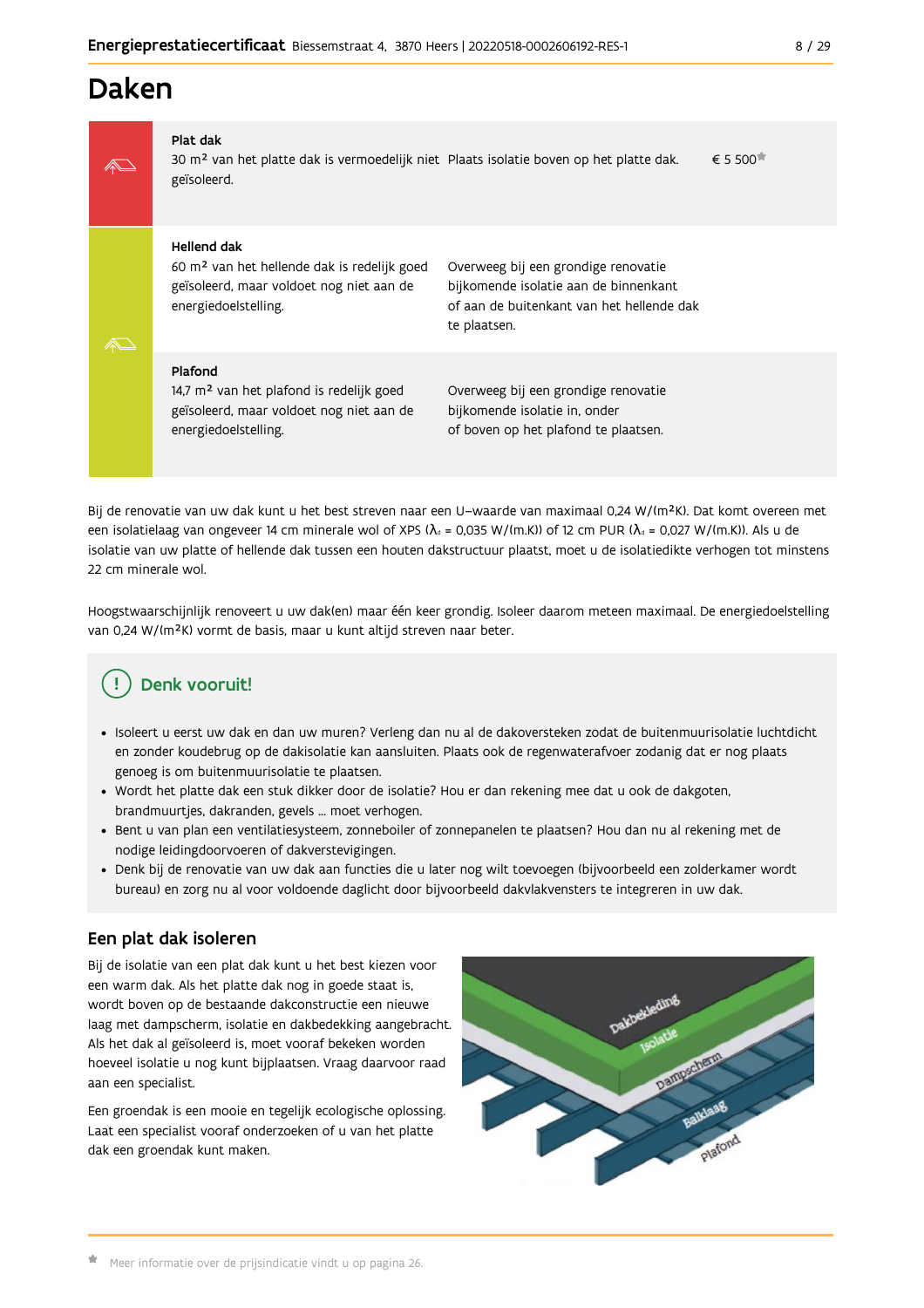#### Een hellend dak isoleren

Een hellend dak kunt u aan de buiten- of binnenkant isoleren.

#### 1. Dak isoleren aan de buitenkant

De isolatie wordt boven op de draagconstructie geplaatst. Daarboven komen een onderdak en dakbedekking (pannen, leien ...).



1. Dampscherm | 2. Isolatie | 3. Onderdak | 4. Dakbekleding  $\Theta$ 

- · Isolatieplaten kunnen doorlopen, waardoor er geen risico is op koudebruggen bij de aansluiting met de muurisolatie.
- · Bestaande dakconstructie kan van binnenuit volledig zichtbaar blijven en binnenafwerking kan behouden worden.
- · U hebt de mogelijkheid om uw dak aan de buitenkant een nieuwe look te geven (met nieuwe dakbedekkingsmaterialen).

#### $\odot$

- · Meestal moeilijker uitvoerbaar en duurder, omdat de dakbedekking, panlatten en tengellatten eerst verwijderd moeten worden.
- · Niet altijd mogelijk of wenselijk, bijvoorbeeld door de aansluiting op aanpalende daken, of omdat de dakvlakvensters dan in de hoogte moeten worden aangepast.

### Een plafond isoleren

Als de ruimte onder uw hellende dak onverwarmd blijft of ontoegankelijk is, kunt u beter het plafond isoleren. Zo bespaart u dubbel: op uw energiefactuur, maar ook op het isolatiemateriaal en de plaatsing. U kunt de isolatie boven op de vloerplaat plaatsen.

#### 2. Dak isoleren aan de binnenkant

De isolatie wordt tussen en onder de dakconstructie aan de binnenkant geplaatst. Daartegen komt een dampscherm en, indien gewenst, een binnenafwerking.



1. Onderdak | 2. Isolatie | 3. Dampscherm | 4. binnenafwerking

#### $\bigoplus$

- Als de dakconstructie in goede staat is en er een onderdak aanwezig is, is isolatie aan de binnenkant van het dak de goedkoopste oplossing.
- · U kunt de werken eventueel zelf uitvoeren volgens de regels van de kunst.
- · Uw dak krijgt een nieuwe look aan de binnenkant (bv. met gipsplaten en afwerking).

#### $\odot$

- · Er is extra aandacht nodig voor de overgang van de dakisolatie naar de muurisolatie.
- · Dit kan enkel uitgevoerd worden indien er een dampopen onderdak aanwezig is.
- · U verliest het originele uitzicht van de bestaande dakconstructie en er gaat vaak zolderruimte verloren.

Bij een vloeropbouw met houten elementen kunt u de isolatie tussen de balken aanbrengen. Als de zolder wordt gebruikt, moet u een loopvloer plaatsen. Isoleer goed rond het trapgat en voorzie in isolatie in het zolderluik.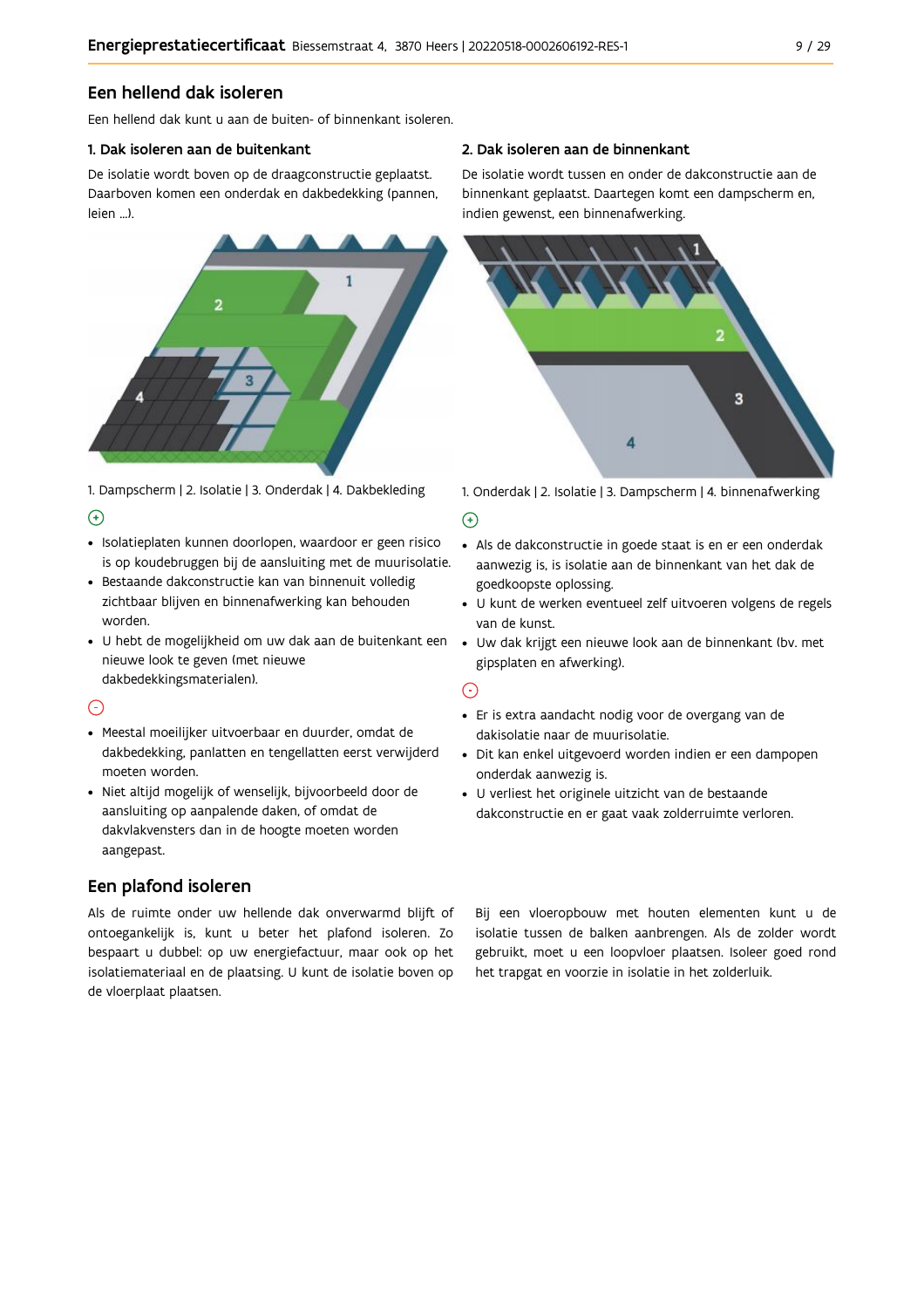#### $10/29$

#### Pas op! (!)

- · Zorg steeds dat de isolatie wind- en luchtdicht geplaatst wordt. Anders gaat een groot deel van het isolatie-effect teniet.
- Het extra gewicht op de bestaande constructie van het dak heeft mogelijk een impact op de draagkracht en stabiliteit van het dak, de gevels en de fundering.
- · Door het isoleren van het dak gaat de luchtdichtheid van uw woning er op vooruit en kan de luchtverversing niet meer gebeuren via spleten en kieren. Voorzie dus een ventilatiesysteem om uw woning te ventileren. Dat is niet enkel essentieel om vochtproblemen te vermijden, maar ook voor uw gezondheid en uw comfort.

Laat u bijstaan door een architect, aannemer of vakman voor deskundig advies en een goede uitvoering van de werken.

### Technische fiche daken

De energiedeskundige heeft de onderstaande gegevens ingevoerd. Bezorg die gegevens aan uw vakman.



#### Legende

a dak niet in riet of cellenbeton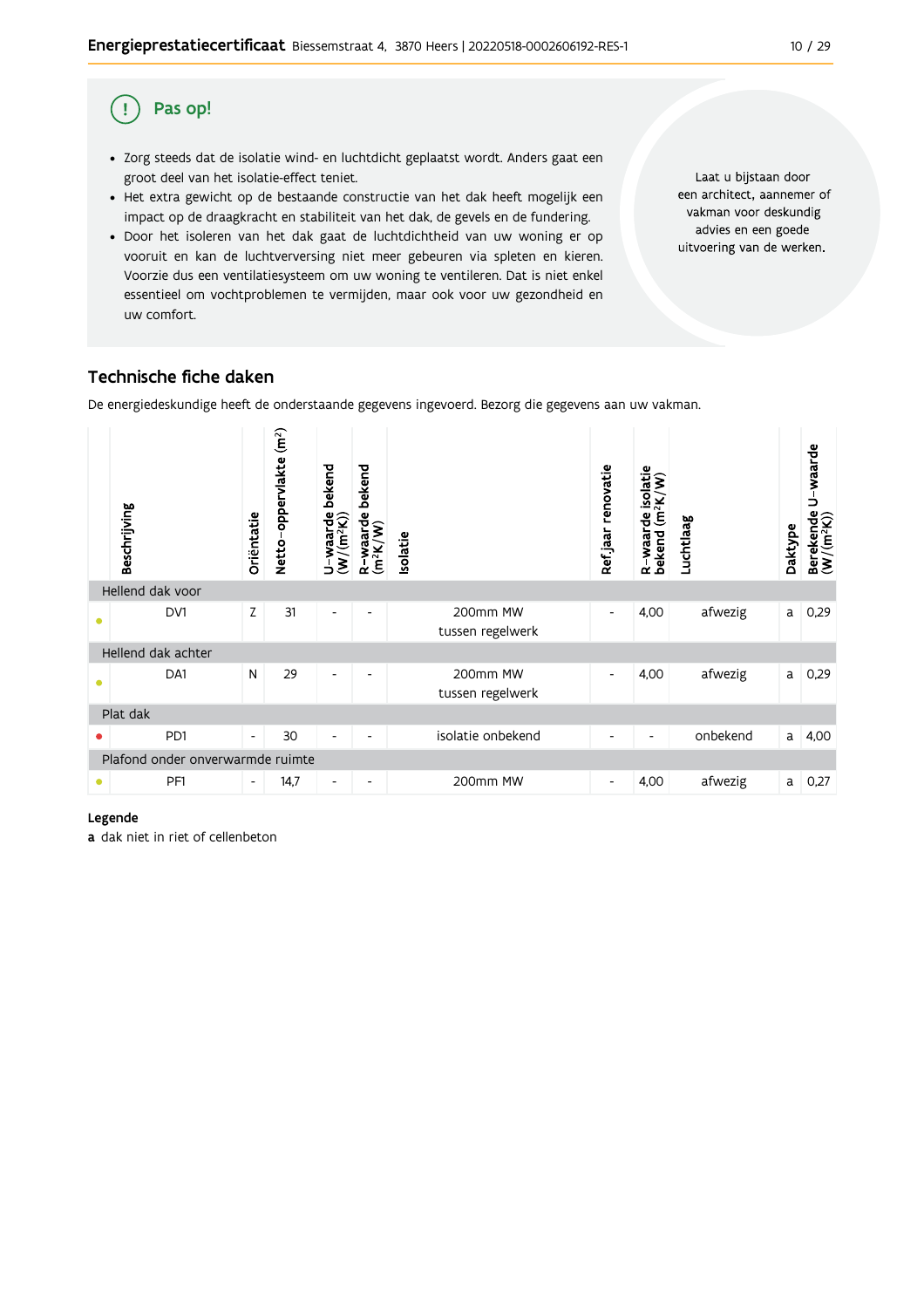## Vensters en deuren

|  | <b>Vensters</b><br>18.4 m <sup>2</sup> van de vensters heeft dubbele<br>beglazing. Dat is weinig energiezuinig. Ook<br>de raamprofielen zijn thermisch weinig<br>performant.                                                        | Vervang de vensters door nieuwe vensters € 15 000 <sup>*</sup><br>met hoogrendementsbeglazing en<br>energieperformante raamprofielen. |                             |
|--|-------------------------------------------------------------------------------------------------------------------------------------------------------------------------------------------------------------------------------------|---------------------------------------------------------------------------------------------------------------------------------------|-----------------------------|
|  | Deuren en poorten<br>3,8 m <sup>2</sup> van de deuren of poorten is<br>onvoldoende geïsoleerd.                                                                                                                                      | Vervang de weinig energiezuinige deuren<br>of poorten door een energiezuinig<br>alternatief met sterk isolerende profielen.           | $\epsilon$ 6.500 $^{\star}$ |
|  | Dakvensters en koepels<br>1,4 m <sup>2</sup> van de dakvlakvensters of koepels<br>heeft hoogrendementsbeglazing (geplaatst<br>na 2000) met een verbeterde<br>energieprestatie, maar voldoet nog niet aan<br>de energiedoelstelling. | Als u de beglazing vervangt, zorg dan dat<br>deze voldoet aan de energiedoelstelling.                                                 |                             |

De kwaliteit van zowel de beglazing als de profielen bepaalt de energieprestatie van uw vensters. Kies altijd voor dubbele hoogrendementsbeglazing of drievoudige beglazing met een U-waarde van maximaal 1,0 W/(m<sup>2</sup>K). Bij de renovatie van vensters kunt u het best streven naar een U-waarde van maximaal 1,5 W/(m<sup>2</sup>K) voor de vensters (glas + profielen). Naast de vensters in de gevel verdienen ook dakvlakvensters, koepels, lichtstraten, polycarbonaatplaten en glasbouwstenen de nodige aandacht.

Bij de vervanging van uw deuren, poorten of panelen kunt u het best streven naar een U-waarde van maximaal 2 W/(m<sup>2</sup>K). Kies daarom voor een deur of poort met sterk isolerende profielen en panelen. Als de deur glas bevat, kunt u het best kiezen voor dubbele hoogrendementsbeglazing of drievoudige beglazing met een U-waarde van maximaal 1,0 W/(m<sup>2</sup>K).

Hoogstwaarschijnlijk vervangt u uw buitenschrijnwerk maar één keer. Kies daarom meteen voor de meest energie-efficiënte oplossing.

### Denk vooruit!

- · Vervangt u eerst uw buitenschrijnwerk en isoleert u pas nadien uw gevels? Zorg er nu al voor dat de buitenmuurisolatie zonder koudebruggen op de profielen van uw vensters en deuren zal kunnen aansluiten. Zo vermijdt u condensatie en schimmelvorming in uw woning.
- Bent u van plan om ventilatie te plaatsen met natuurlijke toevoer, eventueel in combinatie met mechanische afvoer? Bouw dan nu al ventilatieroosters in de vensters in.
- · Bent u van plan geautomatiseerde buitenzonwering te plaatsen? Breng dan nu al de nodige bekabeling aan.

#### Vensters vervangen

Het venster (glas + profielen) in zijn geheel vervangen is op energetisch vlak de beste oplossing. Als het om bepaalde redenen (esthetisch, bouwkundige regelgeving ...) niet mogelijk of gewenst is om het volledige venster te vervangen, vervang dan minstens het glas of plaats een dubbel raam of voorzetglas. Besteed altijd voldoende aandacht aan een luchtdichte plaatsing van het buitenschrijnwerk.

Beschikt u nog over oude rolluikkasten? Vervang ze door geïsoleerde luchtdichte kasten.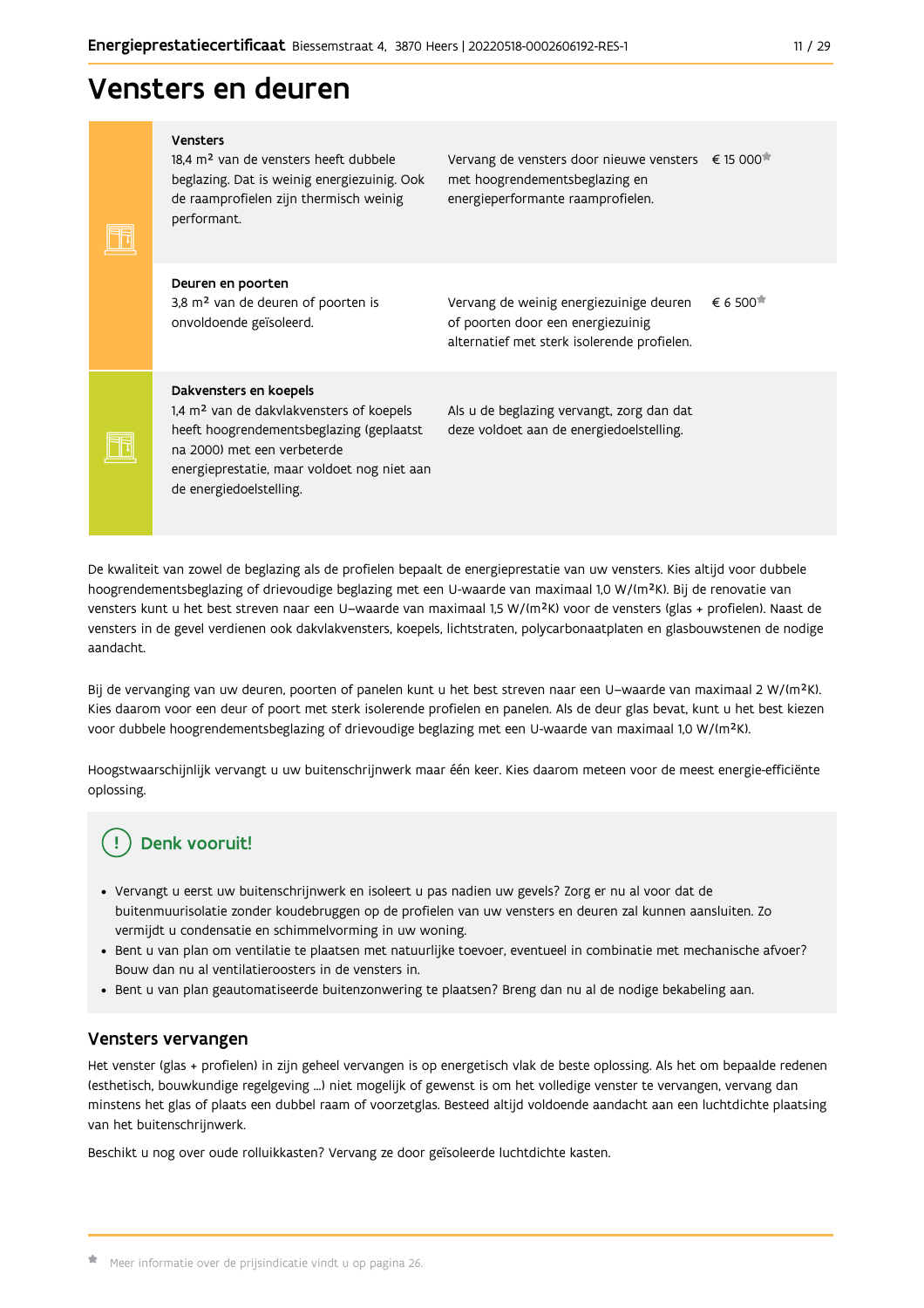#### Deuren, poorten of panelen vervangen

Zorg ervoor dat deuren, poorten of panelen luchtdicht geplaatst worden. Een luchtdichte buitendeur is aan vier kanten uitgerust met een goede dichting. Aan de onderkant van de deur wordt daarvoor vaak gebruikgemaakt van een zogenaamde valdorpel. Dat is een automatisch tochtprofiel dat onzichtbaar in de onderkant van de deur is ingewerkt. Door een mechanisme gaat de valdorpel automatisch naar beneden als de deur dichtgaat en komt hij naar omhoog als de deur geopend wordt.

#### Pas op! ΠŢ

· Dankzij de vervanging van het buitenschrijnwerk gaat de luchtdichtheid van uw woning er sterk op vooruit en kan de luchtverversing niet meer gebeuren via spleten en kieren. Voorzie dus een ventilatiesysteem om uw woning te ventileren. Dat is niet enkel essentieel om vochtproblemen te vermijden, maar ook voor uw gezondheid en uw comfort.

Laat u bijstaan door een architect, aannemer of vakman voor deskundig advies en een goede uitvoering van de werken.

#### Technische fiche van de vensters

De energiedeskundige heeft de onderstaande gegevens ingevoerd. Bezorg die gegevens aan uw vakman.

|           | Beschrijving          | Oriëntatie | Helling   | Oppervlakte (m <sup>2</sup> ) | bekend<br>$U$ –waarde $(W/(m^2K))$ | <b>Beglazing</b>                         | Buitenzonwering          | Profiel   | Berekende U-waarde<br>(W/(m <sup>2</sup> K)) |
|-----------|-----------------------|------------|-----------|-------------------------------|------------------------------------|------------------------------------------|--------------------------|-----------|----------------------------------------------|
|           | In voorgevel          |            |           |                               |                                    |                                          |                          |           |                                              |
| ۰         | VG1-GL1               | Z          | verticaal | 0,2                           | $\overline{\phantom{a}}$           | dubbel glas                              | $\overline{\phantom{a}}$ | hout      | 2,86                                         |
| ۰         | VG1-GL2               | Z          | verticaal | 2,6                           | $\overline{\phantom{a}}$           | dubbel glas                              | $\overline{\phantom{a}}$ | kunst 1?k | 3,01                                         |
| $\bullet$ | VG1-GL3               | Z          | verticaal | 2,5                           | $\overline{\phantom{a}}$           | dubbel glas                              | $\overline{\phantom{a}}$ | kunst 1?k | 3,01                                         |
|           | In achtergevel        |            |           |                               |                                    |                                          |                          |           |                                              |
| $\bullet$ | AG1-GL1               | N          | verticaal | 5,3                           | $\overline{\phantom{a}}$           | dubbel glas                              | $\overline{\phantom{a}}$ | hout      | 2,86                                         |
| ۰         | AG1-GL3               | N          | verticaal | 0,8                           | $\overline{\phantom{a}}$           | dubbel glas                              | $\blacksquare$           | hout      | 2,86                                         |
| $\bullet$ | AG1-GL2               | N          | verticaal | 5,4                           | $\overline{\phantom{a}}$           | dubbel glas                              | $\overline{\phantom{a}}$ | hout      | 2,86                                         |
| $\bullet$ | AG1-GL4               | N          | verticaal | 1,7                           | $\overline{\phantom{a}}$           | dubbel glas                              | $\overline{\phantom{a}}$ | hout      | 2,86                                         |
|           | In hellend dak achter |            |           |                               |                                    |                                          |                          |           |                                              |
| ٠         | DA1-GL1               | N          | 45        | 1,4                           | 1,40                               | HR-glas b<br>U=1,10 W/(m <sup>2</sup> K) |                          |           | 1,40                                         |

#### Legende glastypes

HR-glas b Hoogrendementsglas bouwjaar >= dubbel glas Gewone dubbele beglazing 2000

#### Legende profieltypes

kunst 1?k Kunststof profiel, 1 kamer of geen hout Houten profiel informatie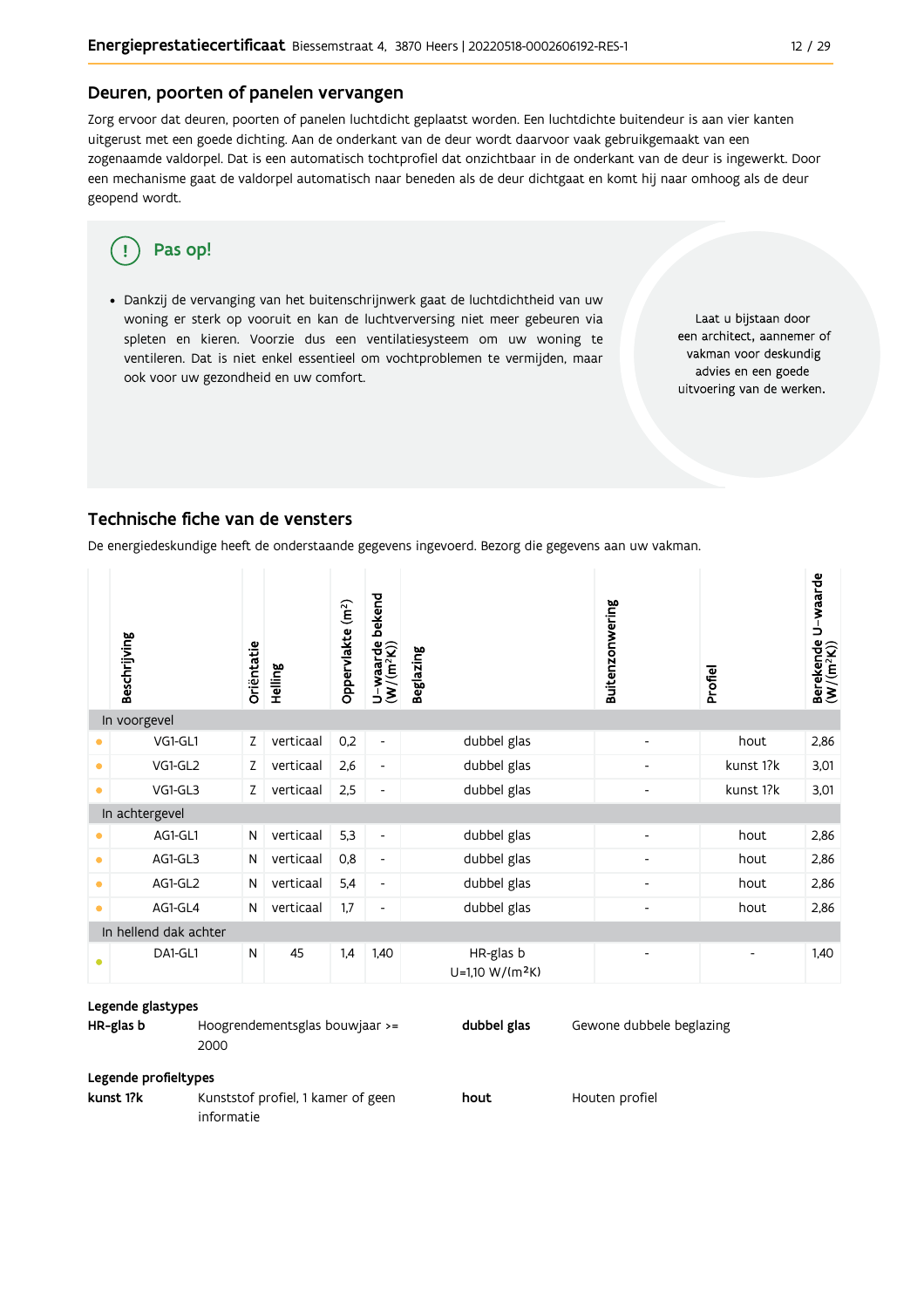#### Technische fiche van de deuren, poorten en panelen

De energiedeskundige heeft de onderstaande gegevens ingevoerd. Bezorg die gegevens aan uw vakman.



#### Legende deur/paneeltypes

b deur/paneel niet in metaal

#### Legende profieltypes

kunst 1?k

Kunststof profiel, 1 kamer of geen informatie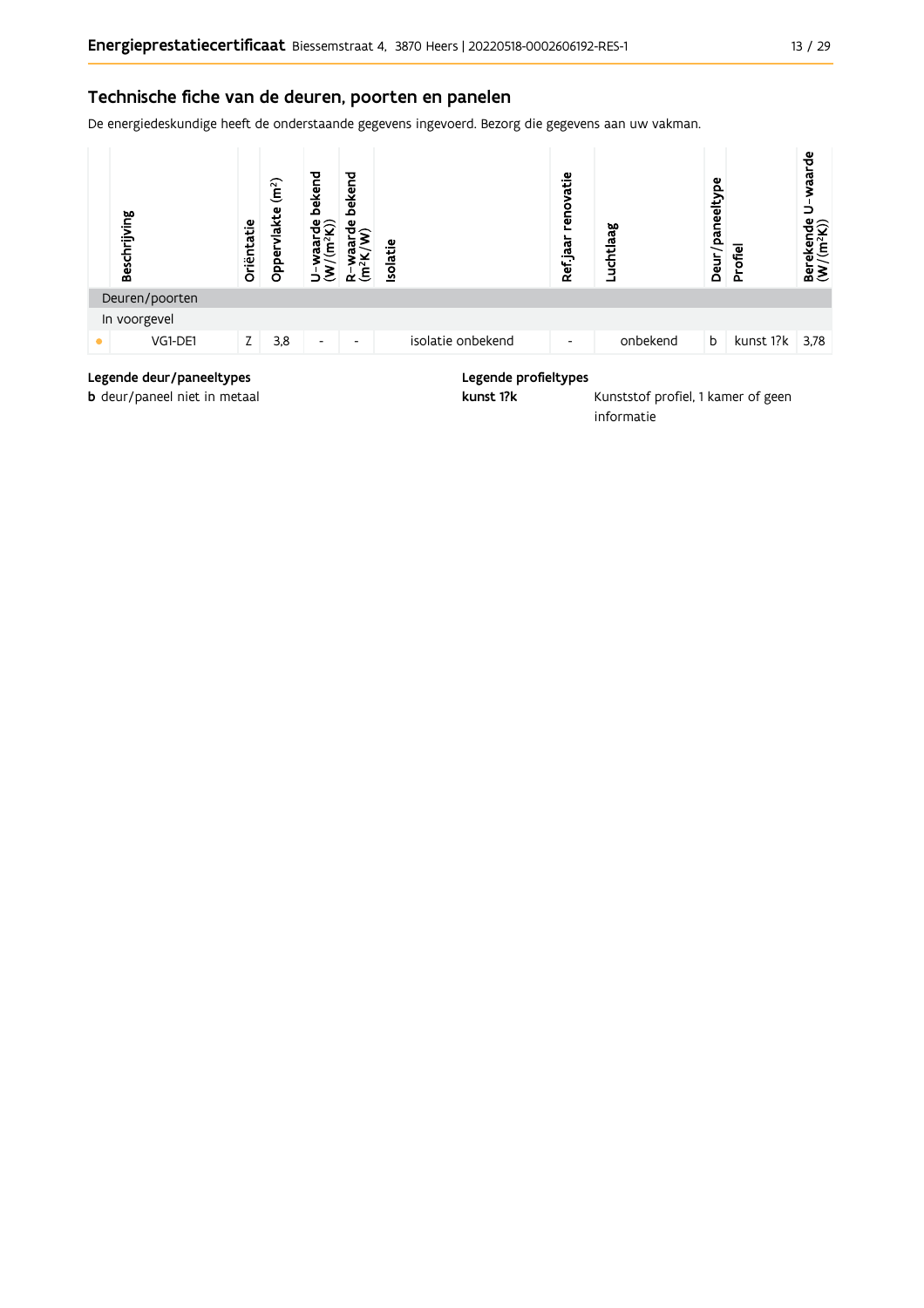## **Muren**



#### Muur 56 m<sup>2</sup> van de muren is vermoedelijk niet geïsoleerd.

Plaats isolatie aan de binnenkant van de  $\epsilon$  15 000 $\star$ muur of plaats isolatie aan de buitenkant van de € 23 500<sup>★</sup> muur.

Bij de isolatie van de muren kunt u het best streven naar een U-waarde van maximaal 0,24 W/(m<sup>2</sup>K). Dat komt overeen met een isolatielaag van ongeveer 14 cm minerale wol, EPS of XPS ( $\lambda_a$  = 0,035 W/(mK)) of 10 cm PUR of PIR ( $\lambda_a$  = 0,023 W/(mK)). Als u de isolatie tussen regelwerk plaatst, breng dan minstens 6 cm extra isolatie aan.

Hoogstwaarschijnlijk renoveert u uw muren maar één keer grondig. Isoleer daarom meteen maximaal. De energiedoelstelling van 0,24 W/(m<sup>2</sup>K) vormt de basis, maar u kunt altijd streven naar beter.

#### Pas op! Ţ

- · De warmteverliezen worden niet alleen beperkt door goed te isoleren, maar ook door luchtlekken te vermijden. Besteed voldoende aandacht aan het luchtdicht aansluiten van de muurisolatie op vensters en deuren, de vloer en het dak.
- · Door het isoleren van de muren gaat de luchtdichtheid van uw woning er op vooruit en kan de luchtverversing niet meer gebeuren via spleten en kieren. Voorzie dus een ventilatiesysteem om uw woning te ventileren. Dat is niet enkel essentieel om vochtproblemen te vermijden, maar ook voor uw gezondheid en uw comfort.

Laat u bijstaan door een architect, aannemer of vakman voor deskundig advies en een goede uitvoering van de werken.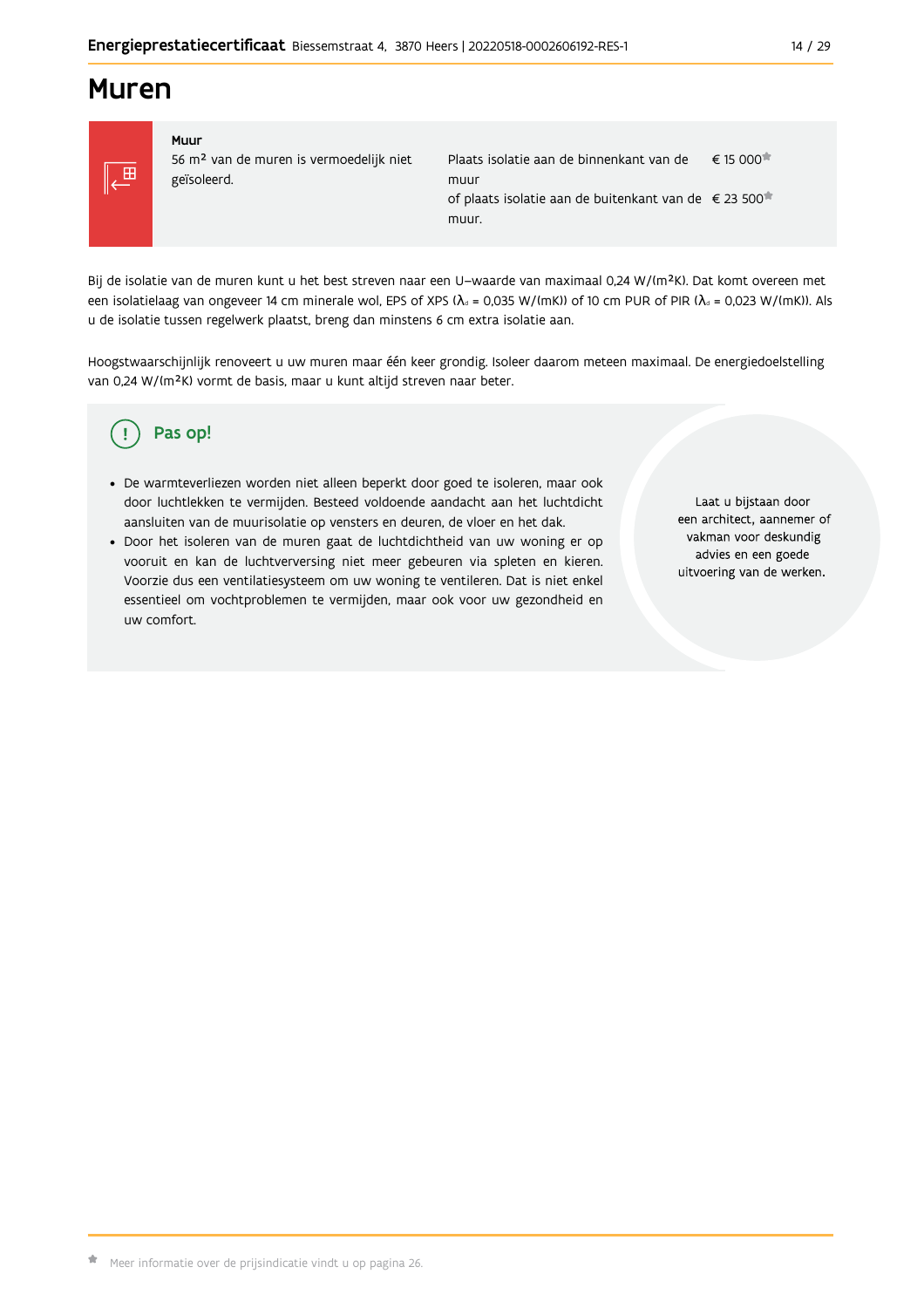### Methodes om buitenmuren te isoleren

Er bestaan een aantal methodes om muren te isoleren. U kunt die methodes combineren om de energiedoelstelling van 0,24 W/(m<sup>2</sup>K) te halen.

#### Muren aan de buitenkant isoleren

Dat kan door een extra buitenmuur met een geïsoleerde spouw op te trekken of door isolatiemateriaal aan te brengen met daarop een bepleistering of een nieuwe gevelbekleding.



1. Buitenmuur | 2. Isolatie | 3. Vochtscherm | 4. Afwerkingslaag | 5. Stijl- en regelwerk (optioneel)

### $\bigoplus$

- Bouwfysisch veruit de beste oplossing.
- Koudebruggen worden weggewerkt.
- · Nieuw uitzicht van de woning.

### $\odot$

#### • Vrij dure oplossing.

- · Niet toepasbaar bij beschermde of siergevels.
- Soms is een stedenbouwkundige vergunning vereist.

## Denk vooruit!

- · Nadien uw dak isoleren? Zorg nu al dat de dakisolatie zal kunnen aansluiten op de muurisolatie.
- · Vernieuw eerst vensters en deuren (indien nodig), zodat de buitenisolatie hierop kan aansluiten.
- Hou nu al rekening met later te plaatsen zonwering.

### Muren aan de binnenkant isoleren

Isolatieplaten kunnen rechtstreeks op de bestaande muur bevestigd worden of een structuur in hout of metaal kan opgevuld worden met isolatie ('voorzetwandsysteem'). Binnenisolatie is een delicaat werk. Vraag advies aan een vakman of laat het uitvoeren door een gecertificeerd aannemer



1. Buitengevel | 2. Isolatie | 3. Dampscherm | 4. Binnenafwerking | 5. Stijl- en regelwerk (optioneel)

#### $\bigoplus$

- Relatief eenvoudig zelf uit te voeren.
- Geen invloed op het uitzicht van de woning.

### ⊝

- Bouwfysisch de meest delicate oplossing.
- · De binnenruimte verkleint en stopcontacten, leidingen en radiatoren moeten worden verplaatst.

### Denk vooruit!

- Vernieuw eerst vensters en deuren (indien nodig), zodat de binnenisolatie hierop kan aansluiten.
- · Breng eventueel wandverstevigingen aan om later kaders en kasten te kunnen ophangen.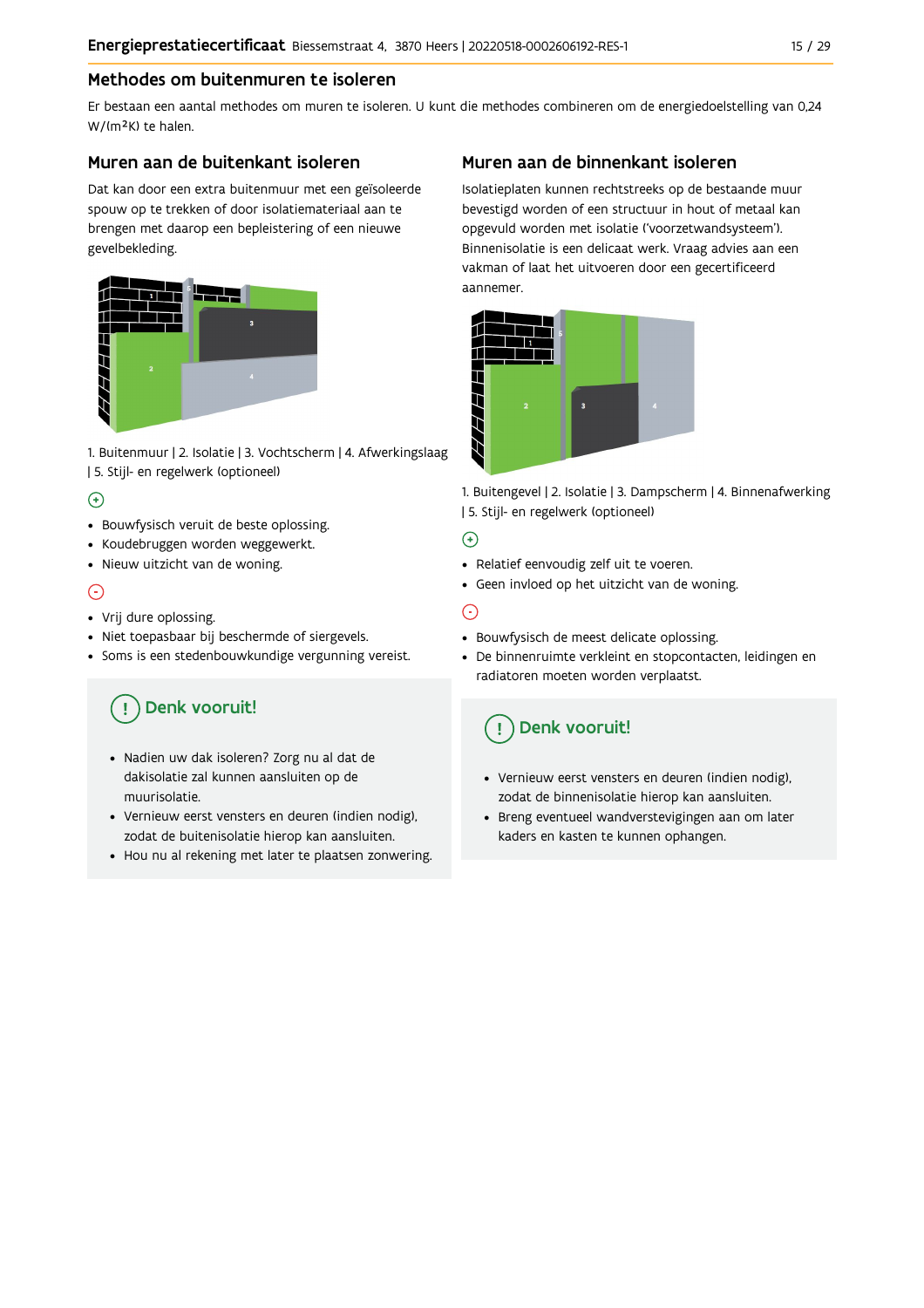#### Technische fiche van de muren

De energiedeskundige heeft de onderstaande gegevens ingevoerd. Bezorg die gegevens aan uw vakman.

|           | Beschrijving                         | Oriëntatie | Netto-oppervlakte (m <sup>2</sup> ) | Diepte onder maaiveld (m) | U-waarde bekend (W/(m <sup>2</sup> K)) | R-waarde bekend (m <sup>2</sup> K/W) | solatie |                   | Ref.jaar renovatie       | Luchtlaag | Muurtype | Berekende U-waarde<br>(W/(m <sup>2</sup> K)) |
|-----------|--------------------------------------|------------|-------------------------------------|---------------------------|----------------------------------------|--------------------------------------|---------|-------------------|--------------------------|-----------|----------|----------------------------------------------|
|           | Buitenmuur                           |            |                                     |                           |                                        |                                      |         |                   |                          |           |          |                                              |
|           | Voorgevel                            |            |                                     |                           |                                        |                                      |         |                   |                          |           |          |                                              |
|           | VG1                                  | Z          | 30                                  | -                         |                                        | $\overline{\phantom{a}}$             |         | isolatie onbekend | $\overline{\phantom{a}}$ | onbekend  | a        | 2,33                                         |
|           | Achtergevel                          |            |                                     |                           |                                        |                                      |         |                   |                          |           |          |                                              |
| $\bullet$ | AG1                                  | N          | 26                                  | -                         |                                        |                                      |         | isolatie onbekend | $\overline{\phantom{a}}$ | onbekend  | a        | 2,33                                         |
|           | Muur in contact met verwarmde ruimte |            |                                     |                           |                                        |                                      |         |                   |                          |           |          |                                              |
|           | Rechtergevel                         |            |                                     |                           |                                        |                                      |         |                   |                          |           |          |                                              |
|           | RG1                                  | O          | 73                                  | -                         | ٠                                      | $\overline{\phantom{a}}$             |         | isolatie afwezig  | $\overline{\phantom{a}}$ | afwezig   | a        | 1,92                                         |
|           | Linkergevel                          |            |                                     |                           |                                        |                                      |         |                   |                          |           |          |                                              |
|           | LG1                                  | W          | 73                                  | -                         |                                        | -                                    |         | isolatie afwezig  | $\overline{\phantom{a}}$ | afwezig   | a        | 1,92                                         |

#### Legende

a muur niet in isolerende snelbouwsteen of cellenbeton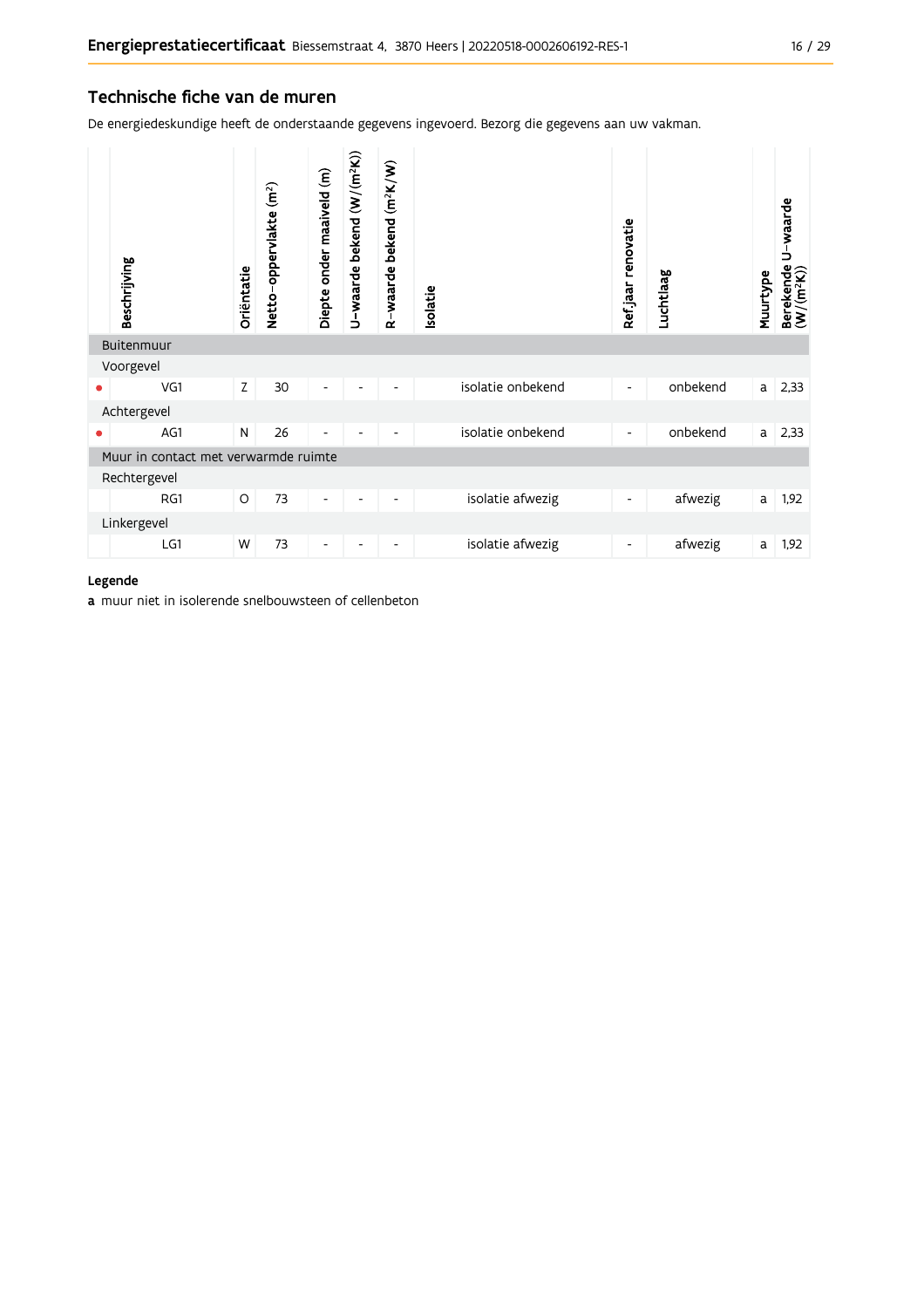## Vloeren

IT

|⊥⊞

Vloer boven kelder of buiten 17,7 m<sup>2</sup> van de vloer is vermoedelijk niet geïsoleerd.

Plaats isolatie.

 $\epsilon$  1 000 $\pm$ 

#### Vloer op volle grond

75 m<sup>2</sup> van de vloer op volle grond isoleert vermoedelijk redelijk goed. Bij vloeren op volle grond kunnen de warmteverliezen redelijk beperkt zijn, zelfs als er maar weinig isolatie aanwezig is. Deze vloer voldoet echter nog niet aan de energiedoelstelling.

Overweeg bij een grondige renovatie om isolatie in de vloer te plaatsen.

Bij de isolatie van uw vloeren kunt u het best streven naar een U-waarde van maximaal 0,24 W/(m<sup>2</sup>K). Bij een vloer boven een kelder komt dat overeen met een isolatielaag van ongeveer 10 cm minerale wol ( $\lambda_d$  = 0,040 W/(mK)) of 7 cm gespoten PUR of PIR ( $\lambda_0$  = 0,030 W/(mK)). Omdat de warmteverliezen naar de grond beperkt zijn, hoeft de isolatielaag in vloeren op volle grond iets minder dik te zijn.

Hoogstwaarschijnlijk renoveert u uw vloer(en) maar één keer grondig. Isoleer daarom meteen maximaal. De energiedoelstelling van 0,24 W/(m<sup>2</sup>K) vormt de basis, maar u kunt altijd streven naar beter.

#### Een vloer boven (kruip)kelder, onverwarmde ruimte of buitenomgeving isoleren

De isolatie wordt aan de onderkant van uw vloer aangebracht, op voorwaarde dat de kelder toegankelijk en minstens 50 cm hoog is. Keldermuren onderbreken de vloerisolatie en zorgen voor koudebruggen. Dat kunt u oplossen door de keldermuren ter plaatse van de aansluiting met de vloerisolatie ook met isolatie in te pakken. Hebt u een kruipkelder? Vraag dan steeds advies aan een specialist, want kruipkelders isoleren is niet eenvoudig en kan bouwfysisch delicaat zijn.

### Een vloer op volle grond isoleren

Om het niveau van uw vloer te kunnen behouden wordt de vloerbedekking, dekvloer en draagvloer afgebroken en wordt de nodige grond uitgegraven. Let daarbij wel op dat uw funderingen diep genoeg zitten. De isolatie wordt op een nieuwe betonplaat aangebracht en afgewerkt met een nieuwe dekyloer en nieuwe vloerbedekking.

Als het geen probleem is dat uw vloer verhoogt, dan is enkel de afbraak van de dekvloer en de vloerbedekking nodig. De isolatie wordt dan op de behouden draagvloer aangebracht en afgewerkt met een nieuwe dekvloer en vloerbedekking. Controleer hierbij altijd of de draagkracht van uw bestaande vloer voldoende groot is.

· Isoleert u eerst uw vloeren en dan uw muren? Hou dan nu al rekening met de aansluiting van de muurisolatie die u later gaat plaatsen. Zo kunt u koudebruggen vermijden.

#### Denk vooruit! ្ម

Denk vooruit!

- · Nadien uw muren isoleren? Zorg nu al dat de muurisolatie zal kunnen aansluiten op de vloerisolatie. Zo vermijdt u koudebruggen.
- Nadien uw installatie voor ruimteverwarming vervangen? Overweeg dan nu al om vloerverwarming te plaatsen.
- · Denk bij de renovatie van uw vloer al aan de installaties die u later wilt aanpassen. Plaats eventueel wachtbuizen voor technieken (bv. elektriciteitsleidingen) die u later nog wilt toevoegen.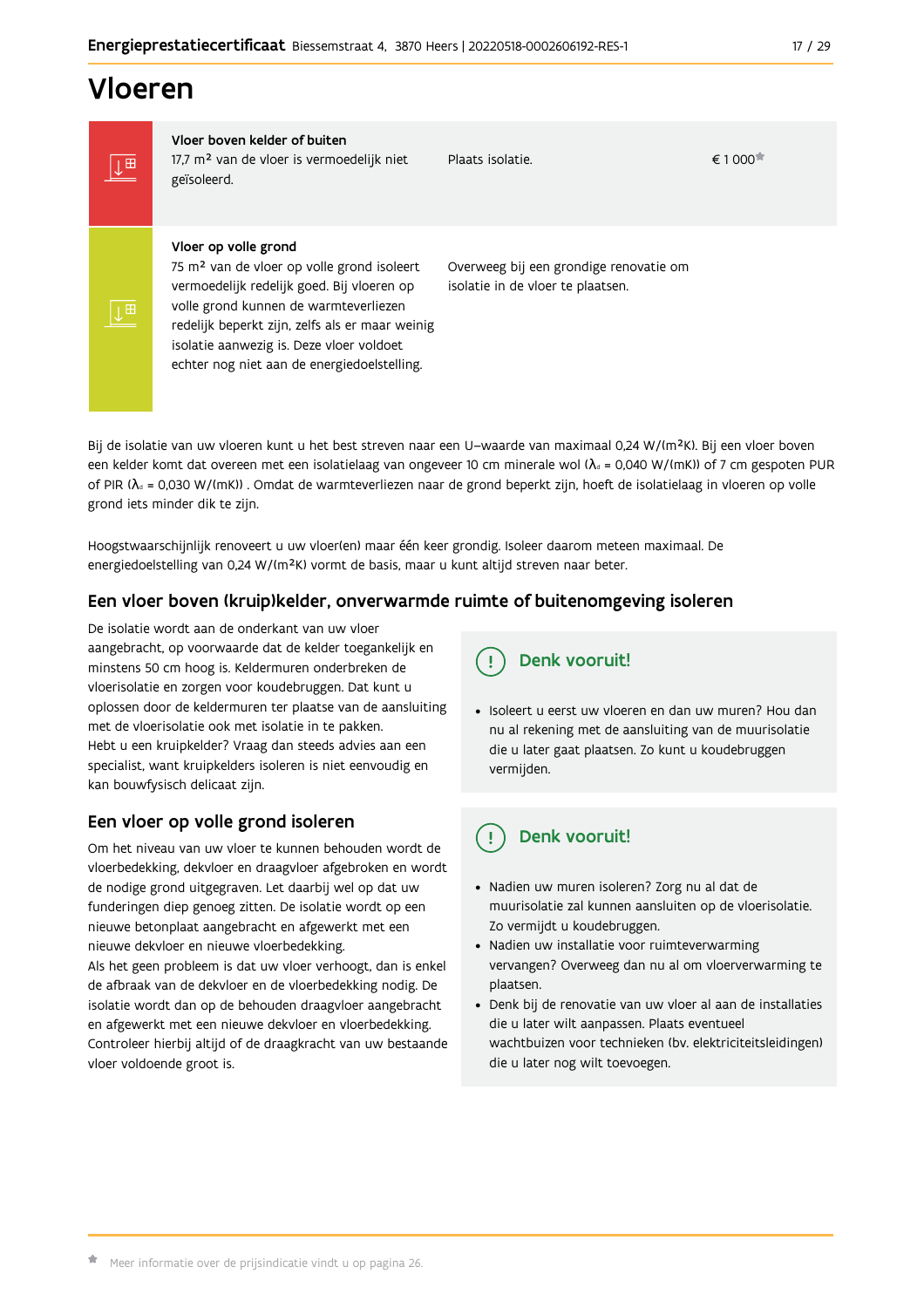

### Technische fiche van de vloeren

De energiedeskundige heeft de onderstaande gegevens ingevoerd. Bezorg die gegevens aan uw vakman.



#### Legende

a vloer niet in cellenbeton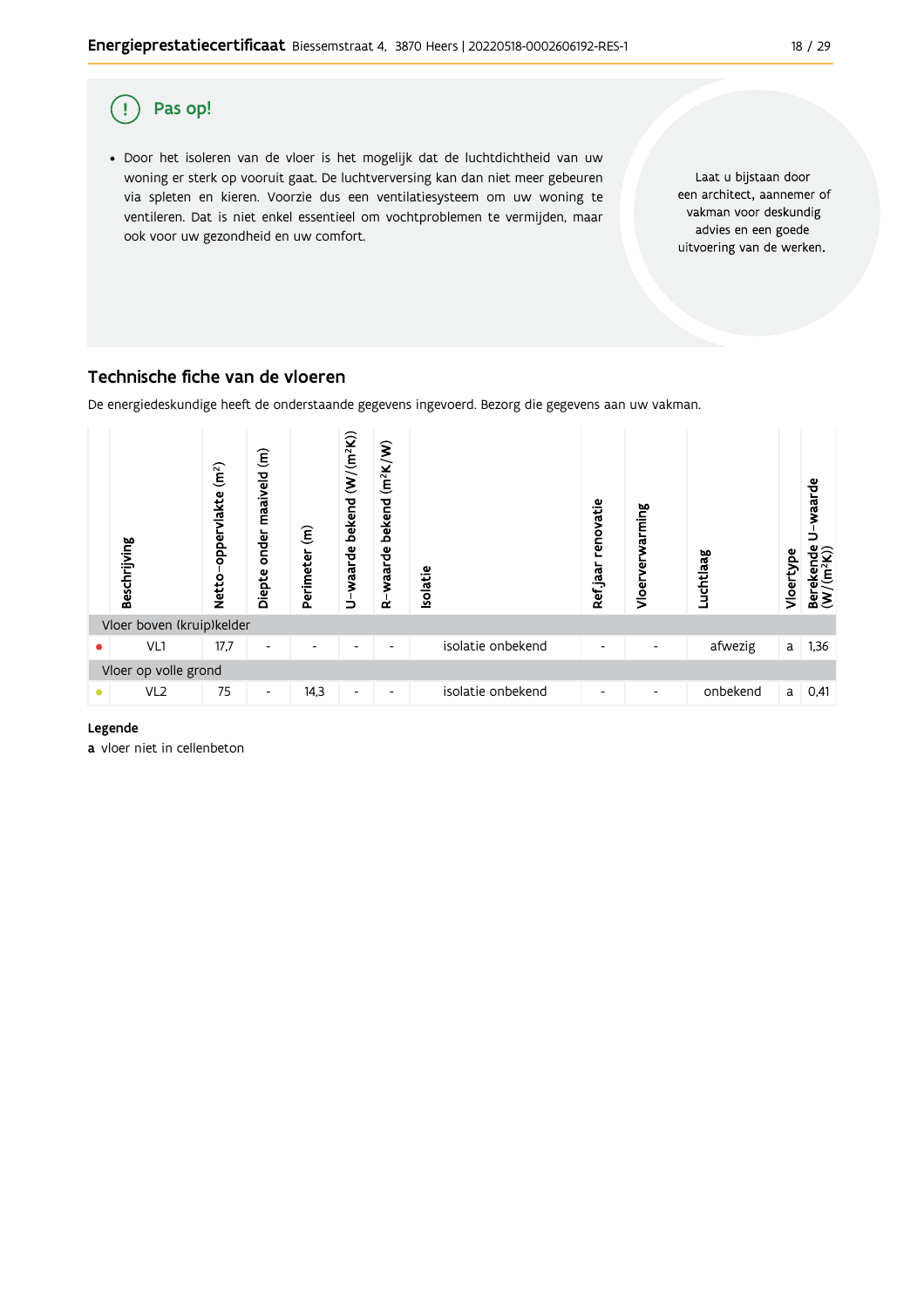### Ruimteverwarming

| Verwarming<br>100% van de woning wordt verwarmd met<br>een niet-condenserende ketel. | Vervang deze inefficiënte opwekker(s) door € 10 000 <sup>*</sup><br>een lucht/water of bodem/water<br>warmtepomp                                                                                                                                                                             | $/ \in 21500$                                |
|--------------------------------------------------------------------------------------|----------------------------------------------------------------------------------------------------------------------------------------------------------------------------------------------------------------------------------------------------------------------------------------------|----------------------------------------------|
|                                                                                      | of door een condenserende ketel.<br>Een condenserende ketel heeft een iets slechter rendement.<br>Gemiddeld gezien zal uw energiescore met een<br>condenserende ketel, na uitvoering van alle aanbevelingen,<br>een 20-tal kWh/(m <sup>2</sup> jaar) hoger liggen dan met een<br>warmtepomp. | $\epsilon$ 6 000 <sup><math>\pi</math></sup> |

Bij de renovatie van uw verwarmingsinstallatie kunt u het best kiezen voor een energiezuinig systeem. Gebruik zo veel mogelijk hernieuwbare energiebronnen.

#### Warmte opwekken op een energie-efficiënte manier

Bij uw renovatie kunt u het best kiezen voor een centraal toestel met een zo hoog mogelijk rendement en zo laag mogelijke werkingstemperatuur, zoals een warmtepomp of een condenserende ketel. Voorzie in een optimale centrale regeling, zoals een kamerthermostaat in combinatie met een buitenvoeler. Gebruik zo veel mogelijk hernieuwbare energiebronnen, zodat de zon, de lucht, de bodem of het water uw verwarmingsfactuur betalen. Andere opties zijn een warmtenet of een micro-warmte-krachtkoppeling.

#### Warmtepomp



Als uw woning al goed geïsoleerd is en als u beschikt over oppervlakteverwarming of voldoende grote radiatoren, dan kunt u de plaatsing van een warmtepomp overwegen. Bij uw renovatie kunt u het hest kiezen voor een systeem met een seizoensprestatiefactor (SPF) van 4 of hoger.

Een warmtepomp brengt warmte uit de omgeving (lucht, water of bodem) op voldoende hoge temperatuur. 65% à 80% van de energie die de warmtepomp levert, wordt gewonnen uit de omgeving. Zo verbruikt een warmtepompinstallatie minder energie en stoot ze minder CO<sub>2</sub> uit dan een klassiek verwarmingssysteem.

#### Condenserende ketel

Condenserende ketels hebben een nominaal rendement van meer dan 100% omdat ze de warmte in de waterdamp van de afgevoerde rookgassen recupereren.

Minder positief is dat condenserende ketels vaak werken op gas of stookolie. Dat zijn fossiele brandstoffen waarvan u het gebruik het best zo veel mogelijk kunt beperken. Overweeg daarom de combinatie van een condenserende ketel met een zonneboilerinstallatie met zonnecollectoren of de koppeling van een condenserende ketel aan een warmtepomp (=hybride warmtepomp).

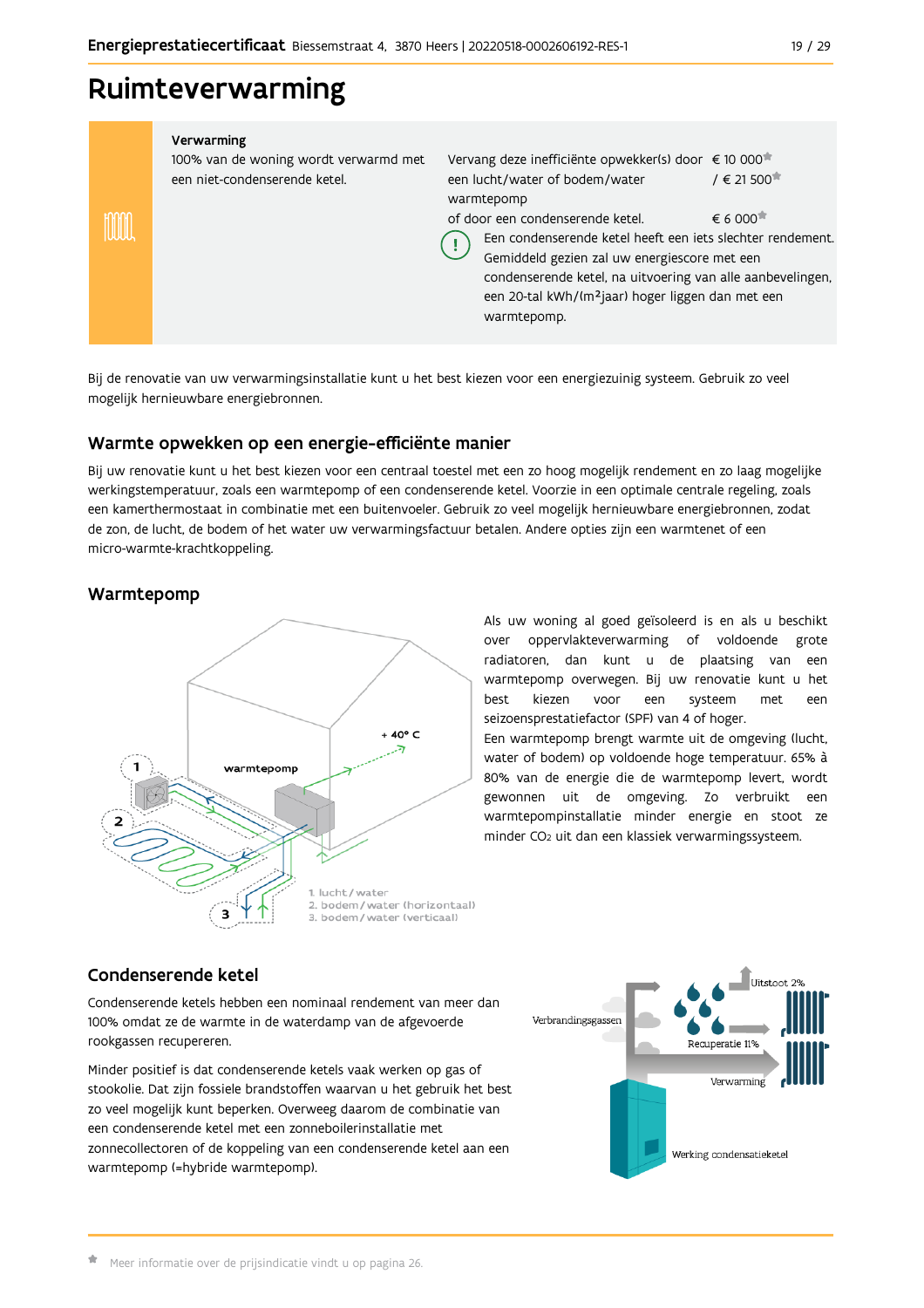#### (Micro-)warmte-krachtkoppeling

Een (micro-)warmte-krachtkoppeling is een toestel dat tegelijk elektriciteit en warmte opwekt met één enkele (fossiele) brandstof. U kunt het best met een vakman bekijken of uw woning geschikt is voor dit soort toestel.

#### Warmtenet

Als in uw stad of gemeente al warmtenetten beschikbaar zijn of als er plannen zijn om ze in de toekomst aan te leggen, overweeg dan om op die warmtenetten aan te sluiten of om nu al de nodige aansluitingsmogelijkheden te voorzien.

### Denk vooruit!

- · Hou bij de keuze van uw verwarmingstoestel altijd rekening met de warmtevraag in de nog niet-verwarmde ruimtes.
- Vervangt u eerst uw verwarmingstoestel en gaat u dan pas isoleren? Kies in samenspraak met een vakman voor een toestel met een vermogen dat zoveel mogelijk is afgestemd op de toekomstige, en niet op de huidige, situatie. Indien het vermogen te groot is voor de gerenoveerde toestand, zal uw nieuw toestel na de renovatie aan een verminderd rendement werken.
- · Overweegt u een warmtepomp? Zorg dan eerst dat uw woning voldoende goed geïsoleerd is. Zo kan de warmtepomp op een lage temperatuur werken en werkt ze het meest efficiënt. Ook zijn er bij een bodemwarmtepomp dan minder grondboringen nodig, hetgeen de prijs kan drukken.

## Pas op!

- · Kiest u voor gefaseerd renoveren? Na bepaalde renovatiemaatregelen zult u minder hoeven te verwarmen. Hou er nu al rekening mee als u een verwarmingsoplossing kiest.
- · Let op dat u de kamerthermostaat niet plaatst tegen een buitengevel, naast een verwarmingselement of op een plaats waar veel tocht is. De regeling van uw verwarming werkt dan niet goed.

Laat u bijstaan door een architect, aannemer of vakman voor deskundig advies en een goede uitvoering van de werken.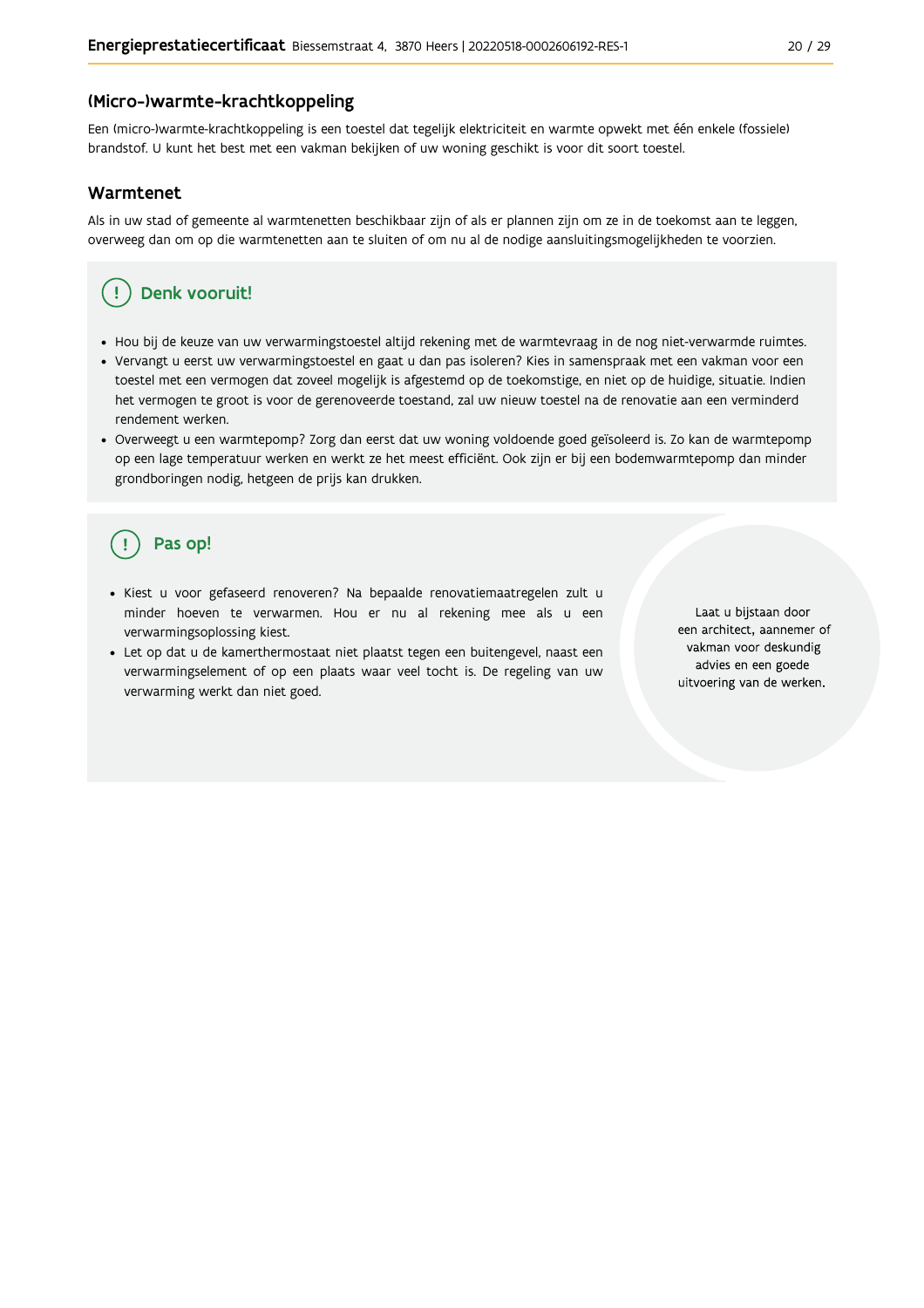#### Technische fiche van de ruimteverwarming

De energiedeskundige heeft de onderstaande gegevens ingevoerd. Bezorg die gegevens aan uw vakman.

### Installaties met één opwekker

|                                      | RV1                                |  |  |
|--------------------------------------|------------------------------------|--|--|
|                                      | $\circledR$                        |  |  |
| Omschrijving                         | $\overline{a}$                     |  |  |
| Type verwarming                      | centraal                           |  |  |
| Aandeel in volume (%)                | 100%                               |  |  |
| Installatierendement (%)             | 43%                                |  |  |
| Aantal opwekkers                     | 1                                  |  |  |
| Opwekking                            |                                    |  |  |
|                                      | $\odot$                            |  |  |
| Type opwekker                        | individueel                        |  |  |
| Energiedrager                        | gas                                |  |  |
| Soort opwekker(s)                    | niet-condenserende<br>ketel (open) |  |  |
| Bron/afgiftemedium                   | $\overline{a}$                     |  |  |
| Vermogen (kW)                        | $\overline{\phantom{a}}$           |  |  |
| Elektrisch vermogen WKK<br>(kW)      |                                    |  |  |
| Aantal (woon)eenheden                | $\overline{\phantom{a}}$           |  |  |
| Rendement                            | $\overline{\phantom{a}}$           |  |  |
| Referentiejaar fabricage             | $\overline{a}$                     |  |  |
| Labels                               |                                    |  |  |
| Locatie                              | binnen beschermd<br>volume         |  |  |
| Distributie                          |                                    |  |  |
| Externe stookplaats                  | nee                                |  |  |
| Ongeïsoleerde leidingen (m)          | 2m < lengte ≤ 20m                  |  |  |
| Ongeïsoleerde combilus (m)           | $\frac{1}{2}$                      |  |  |
| Aantal (woon)eenheden op<br>combilus |                                    |  |  |
| Afgifte & regeling                   |                                    |  |  |
| Type afgifte                         | radiatoren/convectoren             |  |  |
| Regeling                             | pompregeling                       |  |  |
|                                      | thermostatische                    |  |  |
|                                      | radiatorkranen                     |  |  |
|                                      | kamerthermostaat                   |  |  |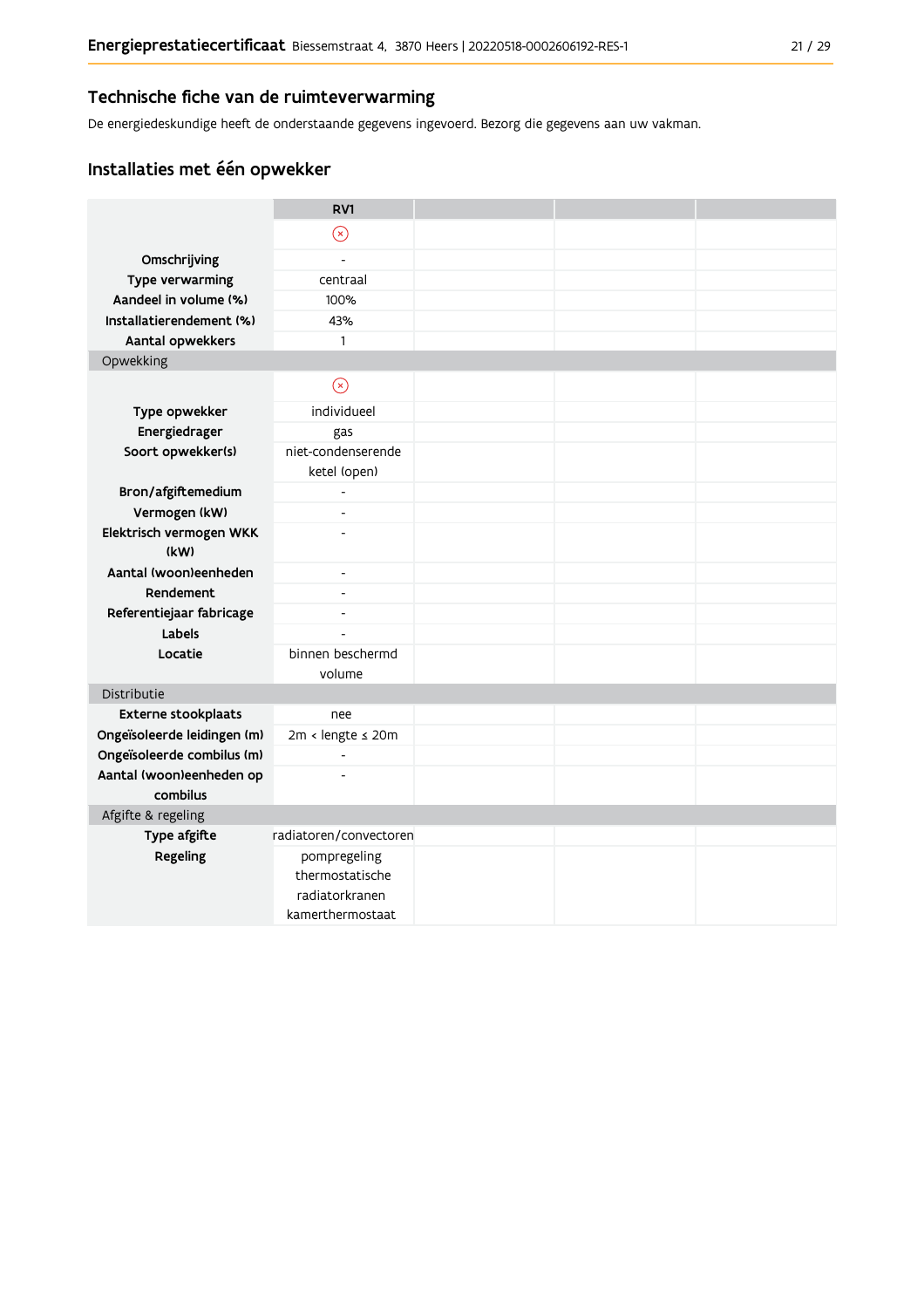## Installaties voor zonne-energie



Zonneboiler

Er is geen zonneboiler aanwezig.

Volgens de zonnekaart is het dak geschikt € 5 000 voor 4,8 m<sup>2</sup> zonnecollectoren. Overweeg de plaatsing van een zonneboiler.

Zonnepanelen Er zijn geen zonnepanelen aanwezig.

Volgens de zonnekaart is het dak geschikt  $\epsilon$  4 500<sup> $\star$ </sup> voor 20 m<sup>2</sup> zonnepanelen. Overweeg de plaatsing van zonnepanelen.

De voorgestelde aanbevelingen zijn gebaseerd op de informatie uit de zonnekaart. De zonnekaart berekent automatisch het zonnepotentieel voor uw woning en geeft een indicatie van het aantal zonnepanelen én zonnecollectoren dat u op uw dak zou kunnen plaatsen.

De zonnekaart gaat uit van het elektriciteits- en watergebruik van een standaardgezin. Hou er bij de bepaling van de grootte van de te plaatsen installatie rekening mee dat uw eigen elektriciteits- en watergebruik daarvan kan afwijken.

Als er nog geen installaties op zonne-energie aanwezig zijn, geven de aanbevelingen steeds beide opties weer. Hoewel het op energetisch vlak het best is om beide installaties te plaatsen, zal dat door plaatsgebrek op uw dak in de praktijk echter niet altijd mogelijk zijn.

Voor meer informatie over de berekening van het zonnepotentieel kunt u terecht op de zonnekaart via www.energiesparen.be/zonnekaart.

#### Zonnepanelen

Zonnepanelen (ook wel fotovoltaïsche panelen of PV-panelen genoemd) zetten de energie van de zon om in elektriciteit.

Bij de bepaling van het aantal te plaatsen zonnepanelen kunt u ervoor kiezen om alleen uw eigen elektriciteitsverbruik te dekken of om meteen het volledige beschikbare dakoppervlak te henutten

Om de zonnepanelen optimaal te laten renderen, plaatst u ze tussen oostelijke en westelijke richting onder een hoek van 20° tot 60°.

### Zonneboiler

Zonnecollectoren zetten de energie van de zon om in warmte. Een zonneboilerinstallatie bestaat uit zonnecollectoren op het dak en een opslagvat voor warm water. Een zonneboiler verwarmt een deel van het sanitair warm water met gratis zonnewarmte. Als de installatie voldoende groot is, kan ze ook in een deel van uw behoefte voor ruimteverwarming voorzien. Hou er wel rekening mee dat een zonnecollector het hoogste rendement behaalt in de zomer. Het rendement in de winter ligt beduidend lager.

Om de zonnecollectoren optimaal te laten renderen, plaatst u ze tussen oostelijke en westelijke richting onder een hoek van 20° tot 60°.



1. Zonnepaneel | 2. Omvormer | 3. Elektrische toestellen



1. Zonnecollector | 2. Opslagvat zonneboiler | 3. Sanitair warm water | 4. Afgifte-element voor ruimteverwarming (optioneel)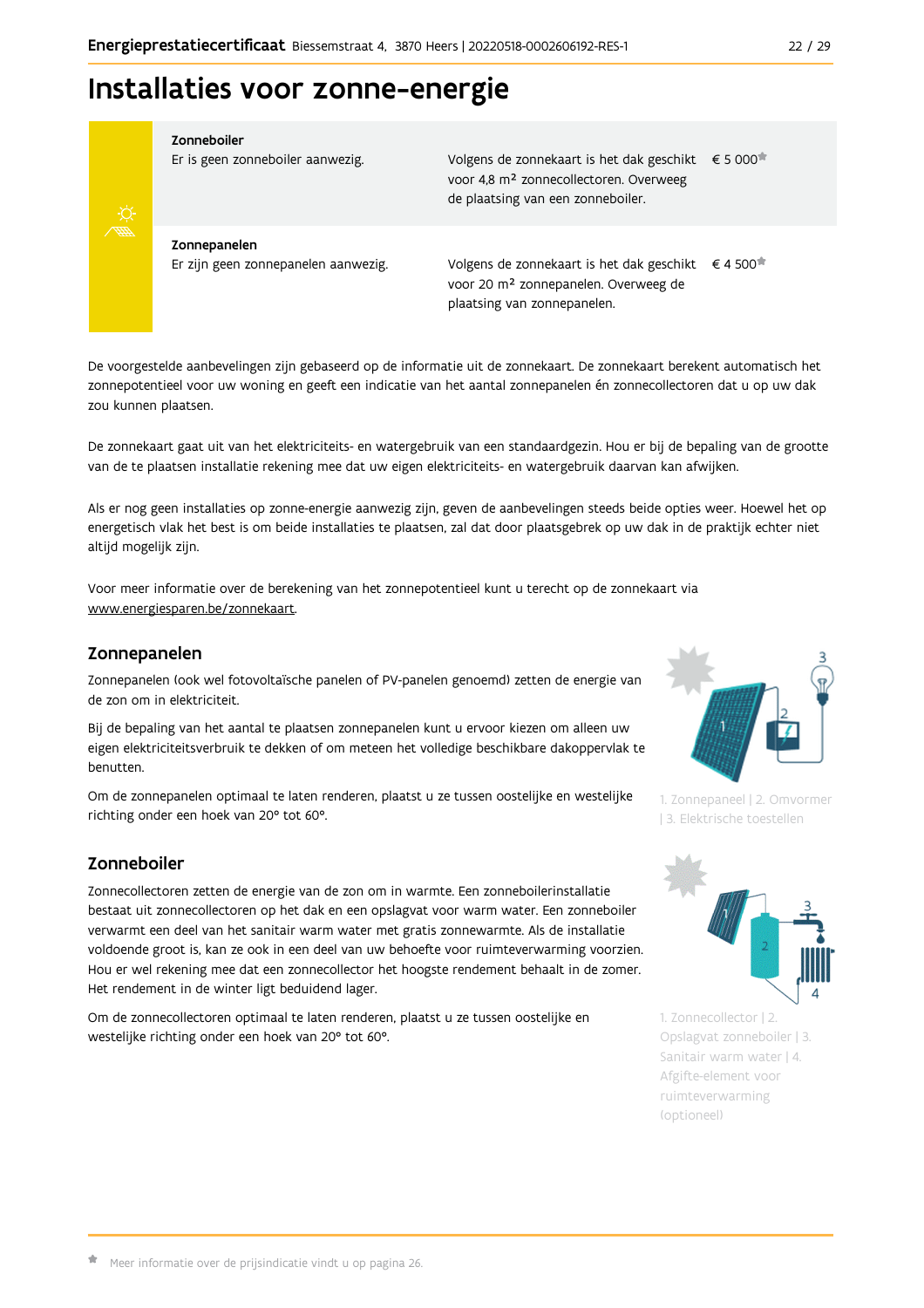#### Denk vooruit! Ţ

- · Zorg ervoor dat het dak waarop u de zonnepanelen of zonnecollectoren plaatst, goed is geïsoleerd. Als de installaties geplaatst zijn, kunt u het dak alleen nog aan de onderkant isoleren.
- · De groenste én de goedkoopste stroom is de stroom die u niet verbruikt. Probeer daarom eerst overbodig elektriciteitsverbruik te vermijden door bijvoorbeeld het sluimerverbruik te verminderen.
- · Beperk ook het gebruik van sanitair warm water door gebruik te maken van een spaardouchekop, een debietbegrenzer of een douchewarmtewisselaar.

#### Pas op! ( !

- · Schaduw van gebouwen, bomen en schoorstenen vermindert de opbrengst van zonnepanelen en zonnecollectoren.
- Informeer bij uw gemeentebestuur of u een bouwvergunning moet aanvragen voor de plaatsing van zonnepanelen of zonnecollectoren.

Laat u bijstaan door een architect, aannemer of vakman voor deskundig advies en een goede uitvoering van de werken.

#### Technische fiche van de installaties op zonne-energie

Geen installaties op zonne-energie aanwezig.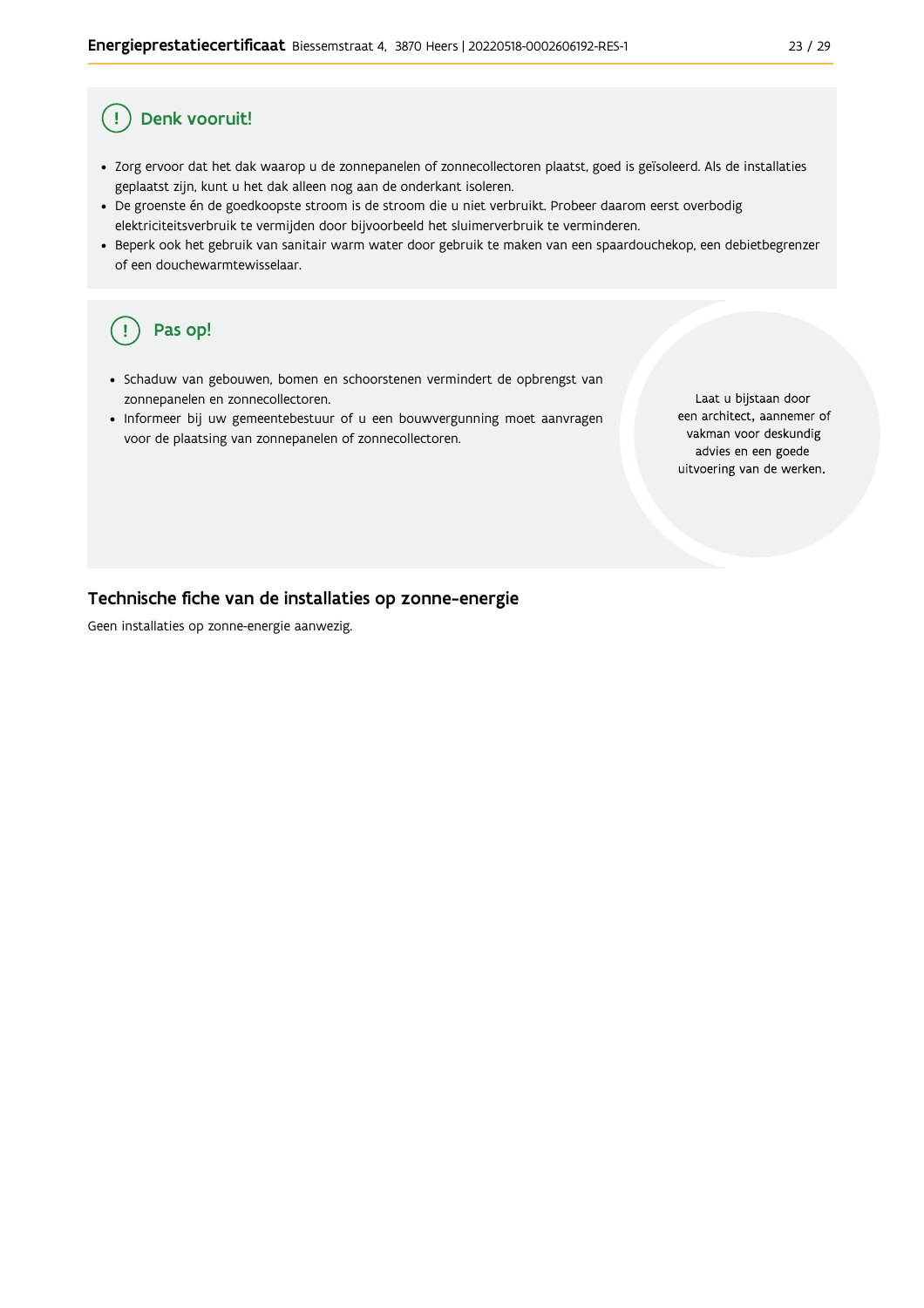## Overige installaties

#### Sanitair warm water



Uw woning beschikt niet over een zonneboiler. Overweeg de plaatsing van een zonneboiler of warmtepompboiler. Daarmee kunt u energie besparen.

|                                    | SWW1                         |  |
|------------------------------------|------------------------------|--|
| <b>Bestemming</b>                  | keuken en badkamer           |  |
| Opwekking                          |                              |  |
| Soort                              | individueel                  |  |
| Gekoppeld aan ruimteverwarming     | ja, aan rv1                  |  |
| Energiedrager                      |                              |  |
| Type toestel                       |                              |  |
| Referentiejaar fabricage           | $\qquad \qquad \blacksquare$ |  |
| Energielabel                       | $\overline{\phantom{0}}$     |  |
| Opslag                             |                              |  |
| Aantal voorraadvaten               | 1                            |  |
| Aantal (woon)eenheden              |                              |  |
| Volume (I)                         | 1321                         |  |
| Omtrek (m)                         | $\overline{\phantom{0}}$     |  |
| Hoogte (m)                         | $\blacksquare$               |  |
| Isolatie                           | aanwezig                     |  |
| Label                              |                              |  |
| Opwekker en voorraadvat één geheel | neen                         |  |
| Distributie                        |                              |  |
| Type leidingen                     | gewone leidingen             |  |
| Lengte leidingen (m)               | > 5m                         |  |
| Isolatie leidingen                 |                              |  |
| Aantal (woon)eenheden op leidingen | -                            |  |

#### Ventilatie

 $\frac{90}{1}$ Uw woning beschikt mogelijk niet over voldoende ventilatievoorzieningen. Een goede ventilatie is echter noodzakelijk om een gezond binnenklimaat te garanderen. Voorzie bij uw renovatie daarom in een ventilatiesysteem. Om energie te besparen, kunt u het best kiezen voor een systeem met vraagsturing of warmteterugwinning.

| Type ventilatie | geen of onvolledig |  |
|-----------------|--------------------|--|
|-----------------|--------------------|--|

#### **Koeling**

-T

Uw woning heeft kans op oververhitting. Vermijd het gebruik van de aanwezige koelinstallatie, want die verbruikt veel energie. Overweeg buitenzonwering om de zon zoveel mogelijk buiten te houden tijdens de zomer.

| <b>Koelinstallatie</b>              | aanwezig |
|-------------------------------------|----------|
| Aandeel in volume (m <sup>3</sup> ) | 520,31   |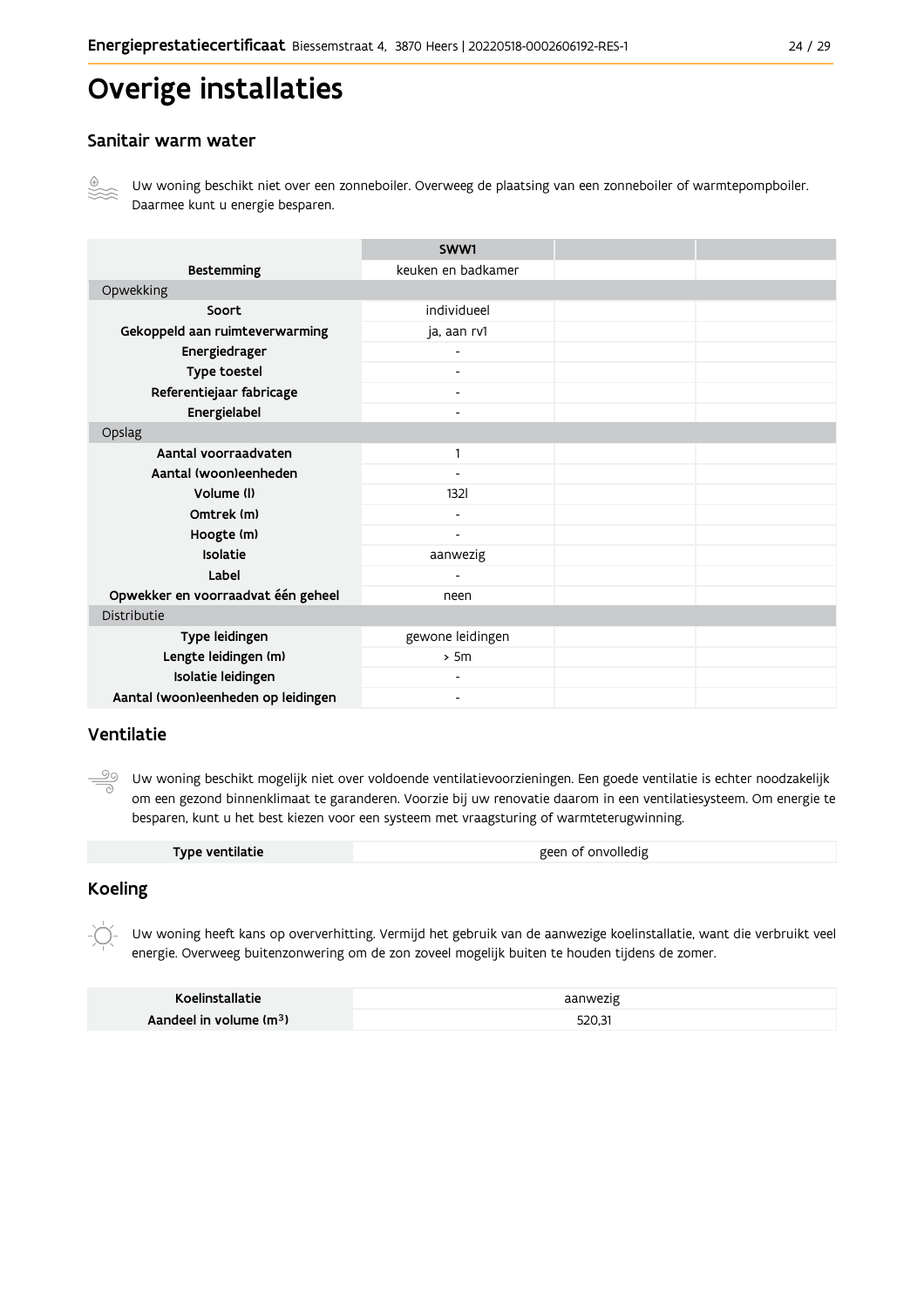## Bewijsstukken gebruikt voor dit EPC

### Welke bewijsstukken kan een energiedeskundige gebruiken?



De energiedeskundige gebruikt de informatie die hij ter plaatse ziet, aangevuld met de informatie uit bewijsstukken. Alleen documenten die voldoen aan de voorwaarden van het inspectieprotocol worden aanvaard. Ze moeten bijvoorbeeld duidelijk gelinkt kunnen worden aan de woning/het gebouw en de nodige detailinformatie bevatten.

### Let op!

Mondelinge informatie en verklaringen van architect, aannemer, eigenaar, ... worden niet aanvaard als bewijs.

In onderstaande lijst heeft de energiedeskundige aangeduid welke geldige bewijsstukken hij gebruikt heeft om dit EPC op te maken.

| Plannen: plannen bij stedenbouwkundige aanvraag, stedenbouwkundige plannen (goedgekeurd door de gemeente),          |
|---------------------------------------------------------------------------------------------------------------------|
| technische plannen, uitvoeringsplannen of -details, asbuilt-plannen                                                 |
| Lastenboeken, meetstaten of aanbestedingsplannen die deel uitmaken van een (aannemings)contract                     |
| Aannemingsovereenkomsten                                                                                            |
| Offertes of bestelbonnen                                                                                            |
| Informatie uit algemene vergadering van mede-eigenaars: verslag of proces-verbaal                                   |
| Informatie uit werfverslagen, vorderingsstaten of processen-verbalen van voorlopige of definitieve oplevering       |
| Facturen van bouwmaterialen of leveringsbonnen                                                                      |
| Facturen van aannemers                                                                                              |
| Verklaring van overeenkomstigheid met STS of ATG, opgemaakt en ondertekend door de aannemer                         |
| Foto's waarop de samenstelling van het schildeel of de installatie te herkennen is (detailfoto's) en foto's waarmee |
| aangetoond kan worden dat het schildeel of de installatie geplaatst is (overzichtsfoto's)                           |
| EPB-aangiften, zoals het transmissieformulier en het EPW-formulier                                                  |
| Informatie uit subsidieaanvragen bij de Vlaamse overheid of de netbetheerder                                        |
| Verslag van destructief onderzoek derde/expert                                                                      |
| Eerder opgemaakte EPC's, zoals het EPC van de Gemeenschappelijke Delen                                              |
| Technische documentatie met productinformatie                                                                       |
| Luchtdichtheidsmeting                                                                                               |
| WKK-certificaten of milieuvergunningen                                                                              |
| Elektriciteitskeuring                                                                                               |
| Verwarmingsauditrapport, keuringsrapport of reinigings- en verbrandingsattest ketel                                 |
| Ventilatieprestatieverslag                                                                                          |
| Verslag energetische keuring koelsysteem                                                                            |
| Verlichtingsstudie en eventuele relightingpremie                                                                    |
| Aanvullende bewijsstukken: uittreksel van de kadastrale legger of het vergunningenregister, notariële akte,         |
| ontvangst- of volledigheidsbewijs van de stedenbouwkundige aanvraag, verkavelingsvergunning,                        |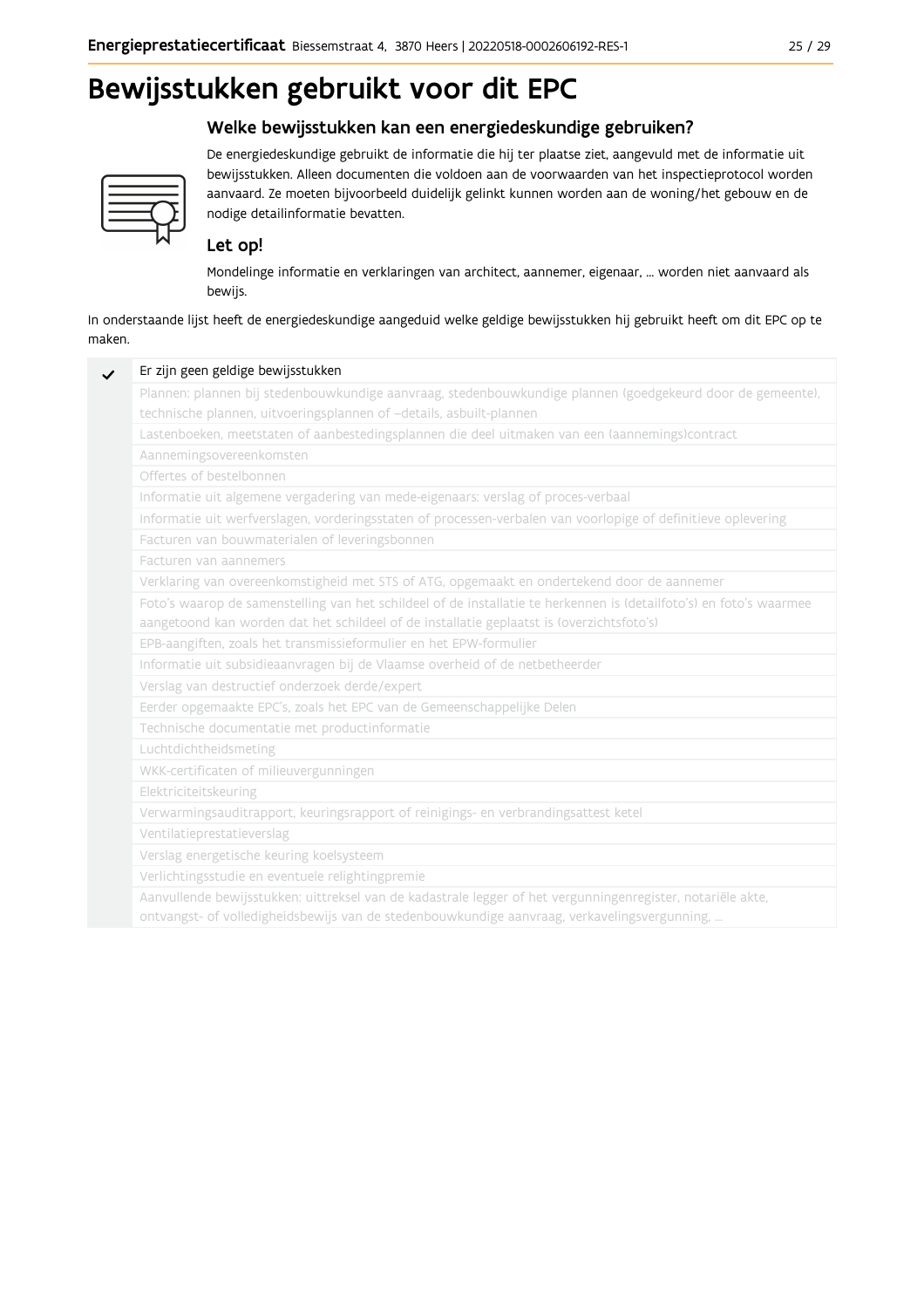# **Toelichting prijsindicaties**

### Deze toelichting beschrijft hoe de prijsberekeningen zijn opgemaakt.

De prijzen op het EPC zijn indicatieve gemiddelden die op geautomatiseerde wijze berekend zijn en afgerond zijn op 500 euro. Op basis van actuele gemiddelde eenheidsprijzen en de hoeveelheden die de energiedeskundige opgemeten heeft, berekent de software de prijsindicaties voor de aanbevolen werken. De prijsindicaties kunnen afwijken van de offerteprijzen van uw aannemer.

In de praktijk zijn vaak verschillende uitvoeringsmethodes mogelijk die niet evenveel kosten. Elke methode heeft voor- en nadelen. Het EPC oordeelt niet welke uitvoeringsmethode u het best kunt toepassen bij uw renovatie. Daarom geeft het een prijsindicatie voor de meest gangbare uitvoeringsmethode(s). Als er verschillende gangbare uitvoeringsmethodes zijn, toont het EPC de prijsindicatie voor de verschillende uitvoeringsmethodes.

De energiedeskundige controleert de prijsindicaties en de technische uitvoerbaarheid van de aanbevolen werken niet.

#### De berekening

De prijsindicaties op het EPC zijn geen volledige raming van uw renovatiebudget.

Renovatiewerken die geen betrekking hebben op de verbetering van de energieprestatie van uw woning (zoals een keuken- of badkamerrenovatie), worden niet in rekening gebracht.

In de tabellen verderop leest u welke kosten vervat zitten in de prijsindicaties en welke niet.

#### De aannames

Bij de berekening worden aannames gedaan (bijvoorbeeld: het dakgebinte is gezond; het onderdak is in goede staat; er is geen vochtprobleem in de muren; de muren hebben een standaardopbouw). Het is mogelijk dat de aannames niet van toepassing zijn op de specifieke toestand van uw woning. Dat kan ertoe leiden dat bijkomende werken nodig zijn, dat andere prijzen van toepassing zijn of dat bepaalde werken een specifieke techniek vragen. Het is ook mogelijk dat u de werken niet mag uitvoeren zonder vergunning. Vraag altijd advies aan een architect, aannemer of andere vakman. Werk samen met vakmensen die in orde zijn met de verzekeringsplicht, sociale en fiscale plichten.

#### De eenheidsprijzen

De gemiddelde eenheidspriizen die in de berekening gebruikt worden, zijn inclusief de kostpriis van standaardproducten van goede kwaliteit, plaatsingskosten, vervoerskosten, de stortkosten bij afbraak en 6% btw. Ze houden geen rekening met marktschommelingen of regionale prijsverschillen. Er wordt een meerprijs ingerekend voor kleine hoeveelheden en een minprijs voor grote hoeveelheden. De eenheidsprijzen zijn bepaald op basis van de volgende bronnen: Arch-index <2012-2017>, Aspen Index <2018>, UPA-BUA-Arch<2017> en overleg met vakmensen.

#### Meer informatie

Meer informatie over de prijsberekeningen vindt u op www.energiesparen.be.

#### In detail bekeken

Volgende kosten zijn te afhankelijk van de situatie en worden daarom bij geen enkele prijsindicatie in rekening gebracht:

- Algemene overkoepelende kosten, zoals loonkosten van de architect of ingenieur en coördinatiekosten;
- Werfinstallaties:
- · Vergunningen, zoals een bouwvergunning of een vergunning voor de inname van het openbaar terrein;
- Toeslagen voor werken in bepaalde regio's en grootstedelijke contexten:
- · Moeilijke bereikbaarheid van (een deel) van het gebouw;
- · Obstructies door naburige percelen, gebouwen en bomen;
- · Cultuurhistorische context of elementen, erfgoed (want niet alle uitvoeringsmethodes zijn dan mogelijk);
- · Technische complexiteit ten gevolge van eigenaardigheden aan het gebouw;
- · Opmaak van een asbestinventaris en verwijderen van asbest;
- · Meerprijzen omdat de werken niet in één fase kunnen worden uitgevoerd.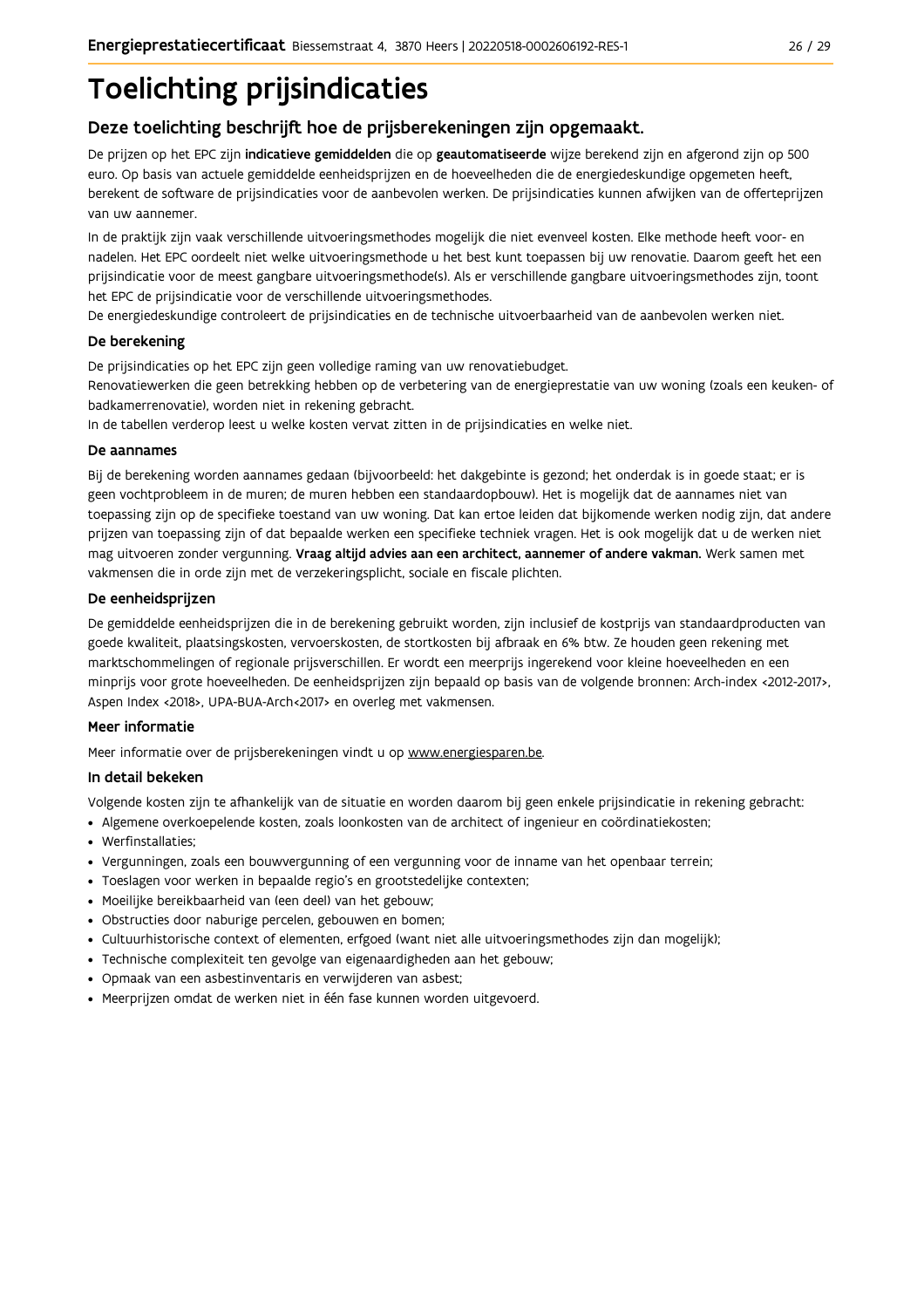In de onderstaande tabel wordt per maatregel aangegeven welke kosten wel en welke kosten niet zijn opgenomen in de berekening. Bij de werken die niet zijn inbegrepen, wordt aangenomen dat de werken niet altijd noodzakelijk zijn, of dat het element in goede staat is, gezond, stabiel, voldoende draagkrachtig, droog, correct geplaatst ...

Als u werken combineert, kan dit een prijsvoordeel opleveren.

|                                                   | Inbegrepen werken                                                                                                                                                                                                                                                                                                                                                                                                                                                                                                                                                                                                                                                                                                                               | Niet inbegrepen                                                                                                                                                                                                                                                                                                               |
|---------------------------------------------------|-------------------------------------------------------------------------------------------------------------------------------------------------------------------------------------------------------------------------------------------------------------------------------------------------------------------------------------------------------------------------------------------------------------------------------------------------------------------------------------------------------------------------------------------------------------------------------------------------------------------------------------------------------------------------------------------------------------------------------------------------|-------------------------------------------------------------------------------------------------------------------------------------------------------------------------------------------------------------------------------------------------------------------------------------------------------------------------------|
| Plat dak<br>Isoleren bovenop het<br>bestaande dak | · Plaatsen van isolatie en dampscherm<br>· Plaatsen van dakdichting en dakdoorvoer<br>· Verhogen van de dakrand en plaatsen van<br>dakrandprofiel<br>• Aansluitingen met aanwezige koepels<br>• Afnemen en herplaatsen van bestaande<br>PV-panelen of zonneboiler<br>· Dakdoorvoeren voor rookgasafvoer,<br>ventilatie of verluchting van sanitair<br>(exclusief de afvoeren)<br>· Bij omkeerdak: verwijderen van ballast en<br>isolatie                                                                                                                                                                                                                                                                                                        | Er wordt aangenomen dat de dakhelling<br>voldoende is voor een goede afwatering.<br>Er wordt aangenomen dat volgende elementen<br>kunnen behouden worden:<br>• Dakstructuur<br>· Dakafdichting (kan gebruikt worden als<br>dampscherm)<br>• Binnenafwerking<br>• Regenwaterafvoer (goten en buizen)                           |
| Muren<br>Isoleren aan de binnenkant               | • Afbraak van vloerplinten en vensterbanken<br>• Afnemen en herplaatsen van aanwezige<br>radiatoren/convectoren, inclusief<br>aanpassingen aan leidingen<br>· Plaatsen van isolatie en dampscherm,<br>inclusief stijl- en regelwerk bij half-stijve<br>isolatieplaten<br>· Bij de onderbreking van isolatielaag door<br>binnenmuren: doortrekken van de isolatie<br>op de binnenmuren over minstens 1 meter<br>(koudebrug vermijden)<br>· Plaatsen van een standaard afwerking<br>(gipskartonplaten, geplamuurd en<br>geschilderd + stijl- en regelwerk), inclusief<br>vloerplinten en vensterbanken<br>• Aanwerken rond vensters en deuren<br>• Aanpassingen aan elektriciteitsbekabeling,<br>stopcontacten, schakelaars en<br>wandverlichting | • Vochtonderzoek en vochtbehandeling<br>• Volledige afbraak binnenafwerking (vb.<br>behang en muurbepleistering)<br>· Plaatsen van muurdoorvoeren                                                                                                                                                                             |
| Muren<br>Isoleren aan de buitenkant               | • Afzagen van bestaande dorpels<br>• Afbraak van regenwaterafvoerbuizen<br>· Vergroten van de dakranduitsprong bij een<br>deel van de gevels.<br>· Plaatsen van isolatie<br>• Plaatsen van een standaardgevelafwerking = • Aanpassingen aan luifels, dakgoten,<br>gemiddelde van<br>• Sierbepleistering 25 mm (mineraal<br>gebonden)<br>• Vezelcementplaten<br>• Houten beplanking (ceder en merbau)<br>• Strokenbekleding met laminaat 8 mm<br>• Thermisch veredeld hout<br>• Steenstrips<br>Aanwerken rond vensters en deuren<br>· Plaatsen van muurdoorvoeren<br>· Plaatsen van nieuwe dorpels<br>· Plaatsen van regenwaterafvoerbuizen<br>· Stellingen (vanaf twee verdiepingen)                                                            | · Uitvlakken van de muren<br>• Aansluiting met reeds aanwezige dakisolatie<br>· Afbraak van de gevelsteen bij spouwmuren<br>• Aanpassingen aan buitenaanleg,<br>buitenkranen, buitenverlichting<br>zonwering en luiken<br>• Afwerking bij muren die grenzen aan een<br>onverwarmde binnenruimte zoals een<br>garage of kelder |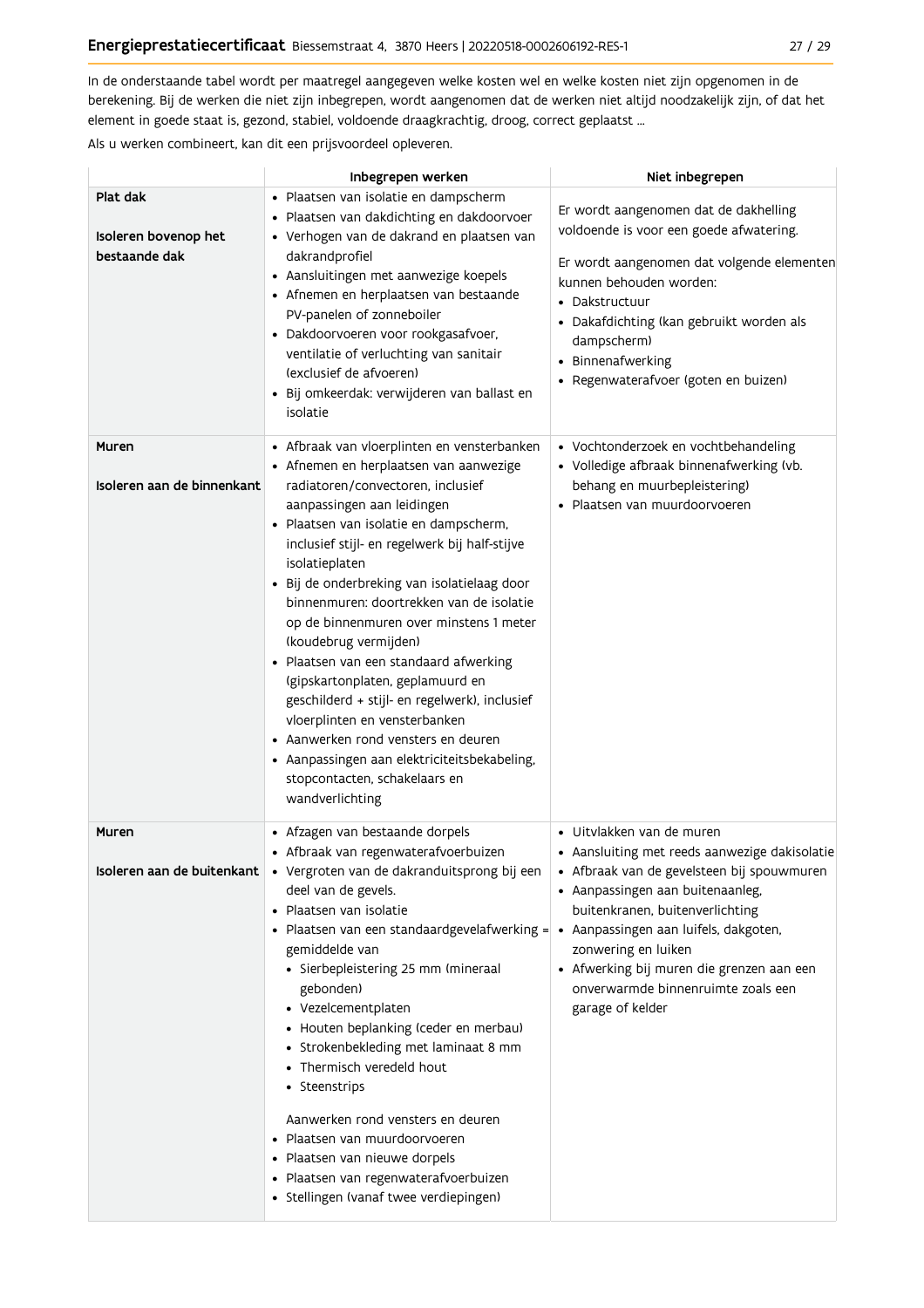| Isoleren aan de onderkant<br>(vb. boven een<br>(kruip)kelder, garage of<br>carport, uitkragende<br>vloeren) | Vloeren niet op volle grond · Plaatsen van vochtbestendige isolatie,<br>inclusief stijl- en regelwerk bij half-stijve<br>isolatieplaten<br>• Plaatsen van een standaard<br>buitenafwerking (alleen bij vloeren boven<br>een onverwarmde ruimte, zoals een garage<br>of boven een buitenruimte) = gemiddelde<br>van<br>· Gipskartonplaten (geplamuurd en<br>geschilderd)<br>• Verniste houten planken (Meranti, Rood<br>Noors Grenen)                                                                     | • Aanpassingen aan de verlichting<br>· Aanpassingen aan kabels en leidingen die<br>bevestigd zijn tegen de vloer (deze kunnen<br>in de isolatie ingewerkt worden)<br>Er wordt aangenomen dat de (kruip)kelder<br>toegankelijk is voor werken; anders gelden er<br>andere uitvoeringswijzen en prijzen. Deze zijn<br>niet in dit EPC opgenomen. |
|-------------------------------------------------------------------------------------------------------------|----------------------------------------------------------------------------------------------------------------------------------------------------------------------------------------------------------------------------------------------------------------------------------------------------------------------------------------------------------------------------------------------------------------------------------------------------------------------------------------------------------|------------------------------------------------------------------------------------------------------------------------------------------------------------------------------------------------------------------------------------------------------------------------------------------------------------------------------------------------|
| Vensters vervangen                                                                                          | • Afbraak en plaatsen van nieuwe draai-kip<br>vensters (gangbare maten en vormen,<br>gemiddelde prijs van hout, aluminium en<br>PVC)<br>· Plaatsen van ventilatieroosters bij een deel<br>van de vensters (tenzij mechanische<br>ventilatie aanwezig is)<br>· Plaatsen van nieuwe vensterbanken<br>· Plaatsen van dorpels bij de vervanging van<br>glasbouwstenen door vensters<br>• Herstellingen aan binnen- of<br>buitenafwerking<br>· Plaatsen van dichtingsvoegen met de gevel<br>• Een hijstoestel | · Toeslag voor bijzondere afmetingen en<br>vormen<br>· Toeslag voor bijzonder beslag, sloten of<br>beglazing met specifieke eigenschappen of<br>versieringen<br>• Rolluiken en rolluikkasten<br>• Vliegenramen                                                                                                                                 |
| Deuren en panelen<br>vervangen                                                                              | • Afbraak en plaatsen van nieuwe deuren en<br>panelen (gemiddelde prijs van hout,<br>aluminium en PVC)<br>• Herstellingen aan binnen- of<br>buitenafwerking, inclusief deurkruk<br>· Plaatsen van dichtingsvoegen met de gevel                                                                                                                                                                                                                                                                           | · Toeslag voor bijzondere afmetingen en<br>vormen<br>• Toeslag voor beslag, sloten of beglazing met<br>specifieke eigenschappen<br>• Toeslag voor versieringen<br>• Rolluiken en rolluikkasten<br>• Vliegenramen<br>Er wordt aangenomen dat volgende elementen<br>kunnen behouden worden:<br>• Dorpels                                         |